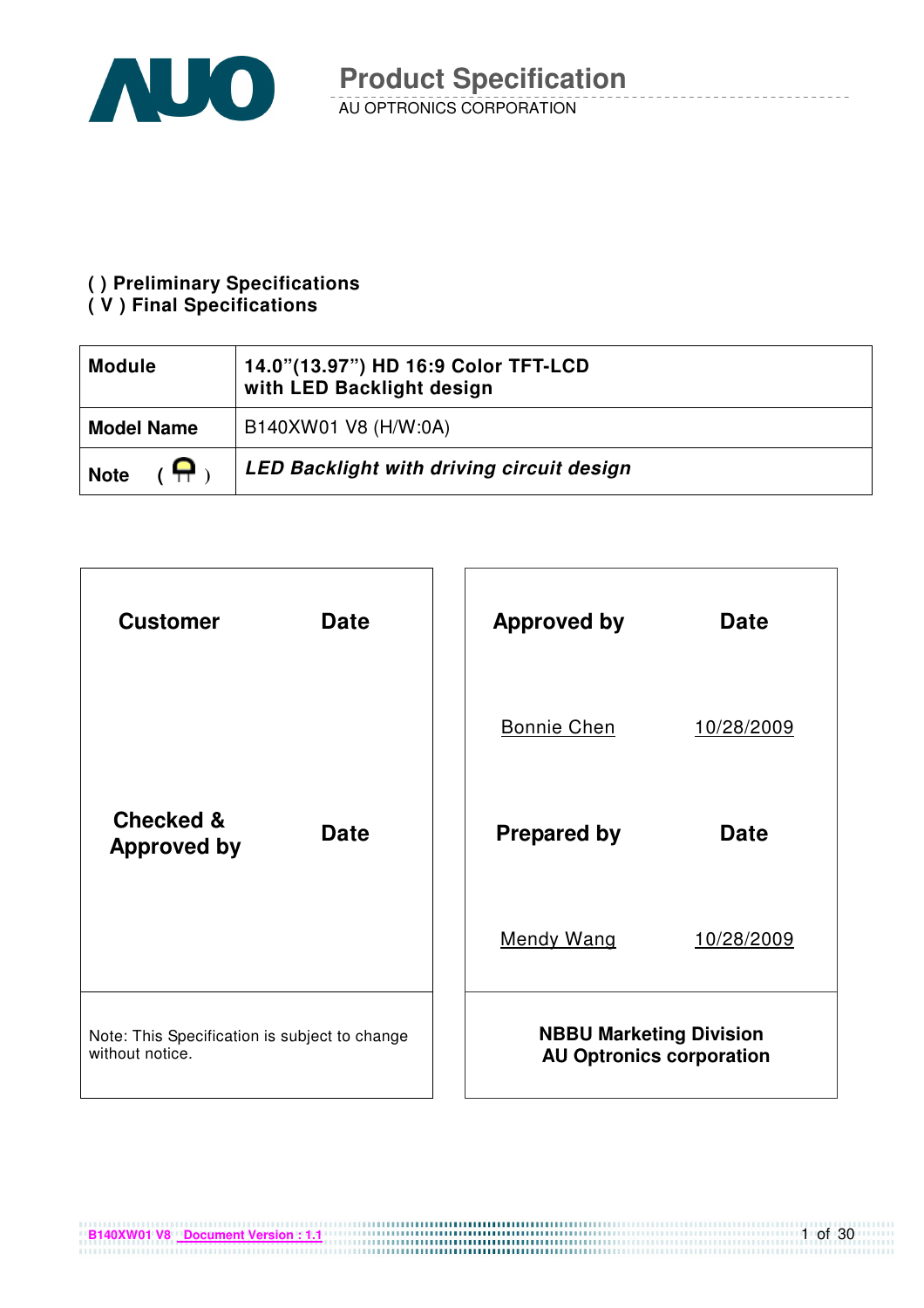

# **Contents**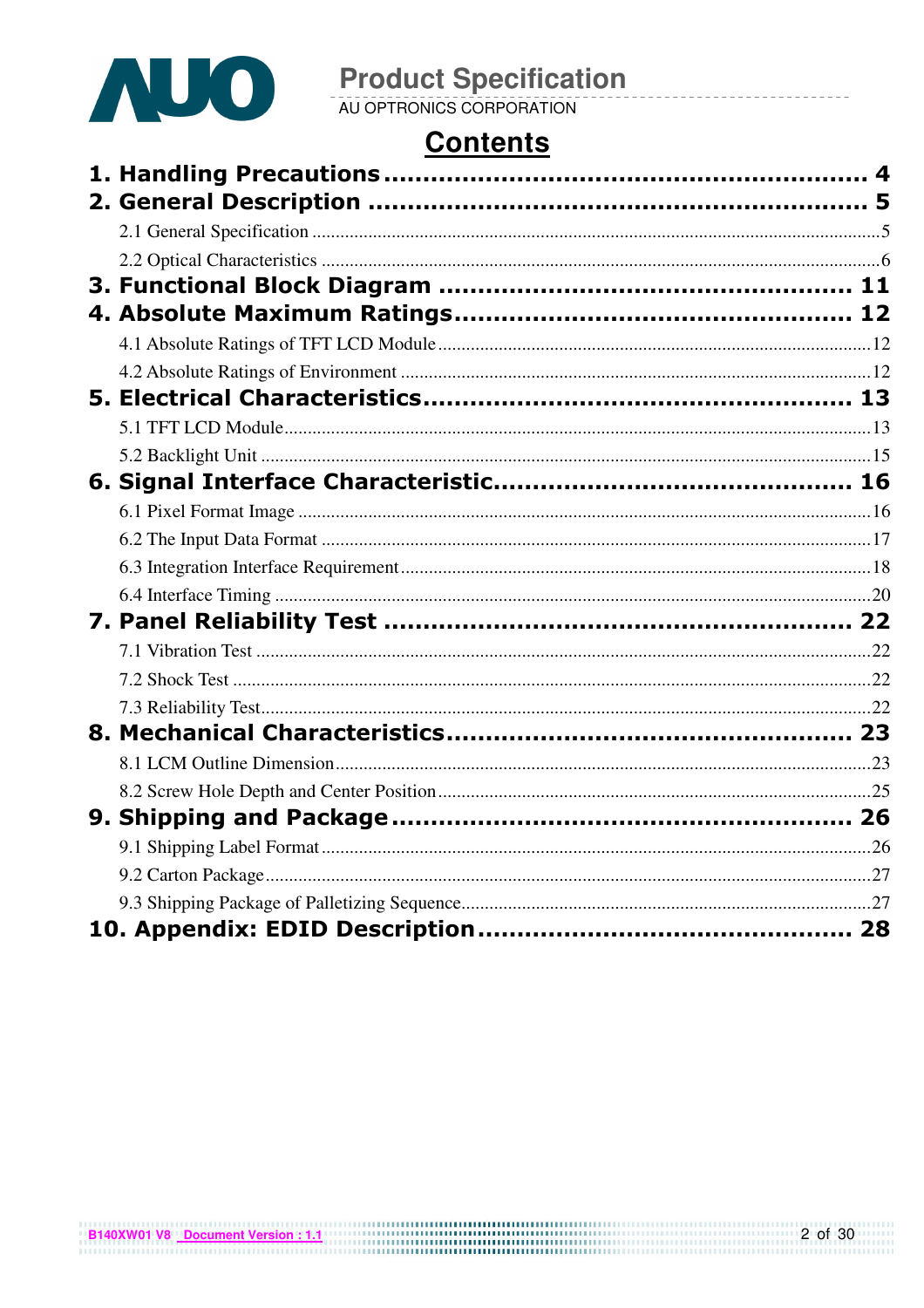

AU OPTRONICS CORPORATION

# **Record of Revision**

| <b>Version and Date</b> |            | Page | Old description                                                     | <b>New Description</b>       | Remark |
|-------------------------|------------|------|---------------------------------------------------------------------|------------------------------|--------|
| 10.1                    | 2009/05/22 | All  | <b>IFirst Edition for Customer</b>                                  |                              |        |
| 0.2                     | 2009/06/17 | 26   | Gate IC: Raydium                                                    | lGate IC: Novatek            |        |
| 0.3                     | 2009/07/20 | 5,6  | White Luminance: 220 typ, 187 min White Luminance: 200 typ, 170 min |                              |        |
| 0.4                     | 2009/09/28 | 24   | LCM outline dimension change                                        | LCM outline dimension change |        |
| 1.0                     | 2009/10/22 | All  | <b>Final Spec</b>                                                   |                              |        |
| 1.1                     | 2009/10/28 | 20   | Interface Timing change                                             | Interface Timing change      |        |
|                         |            |      |                                                                     |                              |        |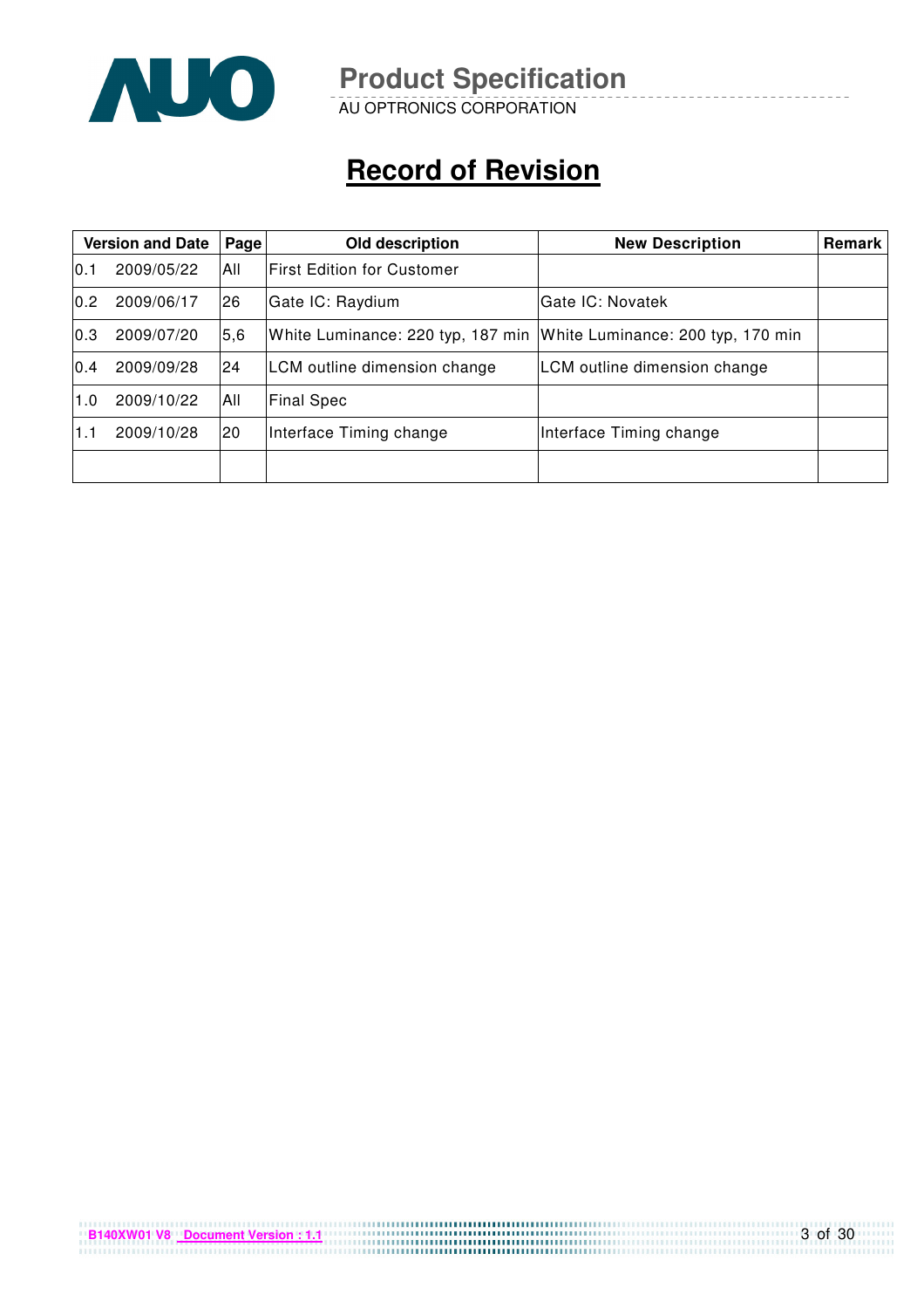

#### **1. Handling Precautions**

- 1) Since front polarizer is easily damaged, pay attention not to scratch it.
- 2) Be sure to turn off power supply when inserting or disconnecting from input connector.
- 3) Wipe off water drop immediately. Long contact with water may cause discoloration or spots.
- 4) When the panel surface is soiled, wipe it with absorbent cotton or other soft cloth.
- 5) Since the panel is made of glass, it may break or crack if dropped or bumped on hard surface.
- 6) Since CMOS LSI is used in this module, take care of static electricity and insure human earth when handling.
- 7) Do not open nor modify the Module Assembly.
- 8) Do not press the reflector sheet at the back of the module to any directions.
- 9) At the insertion or removal of the Signal Interface Connector, be sure not to rotate nor tilt the Interface Connector of the TFT Module.
- 11) After installation of the TFT Module into an enclosure (Notebook PC Bezel, for example), do not twist nor bend the TFT Module even momentary. At designing the enclosure, it should be taken into consideration that no bending/twisting forces are applied to the TFT Module from outside. Otherwise the TFT Module may be damaged.
- 12) Small amount of materials having no flammability grade is used in the LCD module. The LCD module should be supplied by power complied with requirements of Limited Power Source (IEC60950 or UL1950), or be applied exemption.
- 13) Disconnecting power supply before handling LCD modules, it can prevent electric shock, DO NOT TOUCH the electrode parts, cables, connectors and LED circuit part of TFT module that a LED light bar build in as a light source of back light unit. It can prevent electrostic breakdown.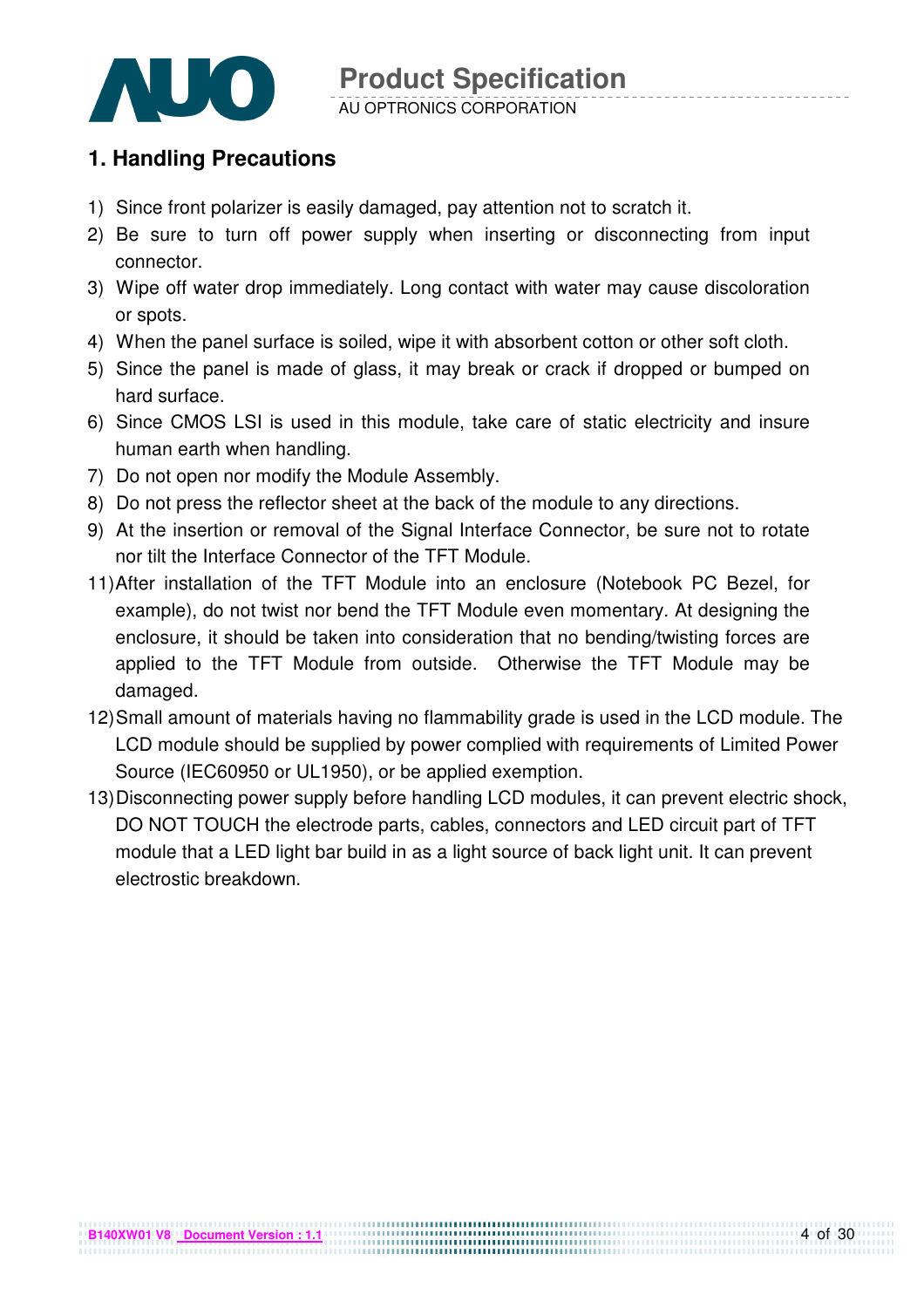

AU OPTRONICS CORPORATION

# **2. General Description**

B140XW01 V8 is a Color Active Matrix Liquid Crystal Display composed of a TFT LCD panel, a driver circuit, and LED backlight system. The screen format is intended to support the 16:9 HD, 1366(H) x768(V) screen and 262k colors (RGB 6-bits data driver) with LED backlight driving circuit. All input signals are LVDS interface compatible.

B140XW01 V8 is designed for a display unit of notebook style personal computer and industrial machine.

# **2.1 General Specification**

The following items are characteristics summary on the table at 25  $\degree$ C condition:

| <b>Items</b>                                               | <b>Unit</b>            |                                |                                                            | <b>Specifications</b>                  |       |  |
|------------------------------------------------------------|------------------------|--------------------------------|------------------------------------------------------------|----------------------------------------|-------|--|
| Screen Diagonal                                            | [mm]                   | 354.95                         |                                                            |                                        |       |  |
| <b>Active Area</b>                                         | [mm]                   | 309.4 X173.95                  |                                                            |                                        |       |  |
| $Pixels$ H x V                                             |                        | 1366x3(RGB) x 768              |                                                            |                                        |       |  |
| <b>Pixel Pitch</b>                                         | [mm]                   | 0.2265X0.2265                  |                                                            |                                        |       |  |
| <b>Pixel Format</b>                                        |                        | R.G.B. Vertical Stripe         |                                                            |                                        |       |  |
| Display Mode                                               |                        | Normally White                 |                                                            |                                        |       |  |
| White Luminance (ILED=20mA)<br>(Note: ILED is LED current) | $\lceil cd/m^2 \rceil$ |                                | 200 typ. (5 points average)<br>170 min. (5 points average) |                                        |       |  |
| <b>Luminance Uniformity</b>                                |                        | 1.25 max. $(5 \text{ points})$ |                                                            |                                        |       |  |
| <b>Contrast Ratio</b>                                      |                        | 500 typ                        |                                                            |                                        |       |  |
| <b>Response Time</b>                                       | [ms]                   | 8 typ / 16 Max                 |                                                            |                                        |       |  |
| Nominal Input Voltage VDD                                  | [Volt]                 | $+3.3$ typ.                    |                                                            |                                        |       |  |
| <b>Power Consumption</b>                                   | [Watt]                 |                                |                                                            | 3.8 max. (Include Logic and Blu power) |       |  |
| Weight                                                     | [Grams]                | 350 max.                       |                                                            |                                        |       |  |
| <b>Physical Size</b>                                       | [mm]                   |                                | Min.                                                       | Typ.                                   | Max.  |  |
| <b>Include bracket</b>                                     |                        | Length                         |                                                            |                                        | 324   |  |
|                                                            |                        | Width                          |                                                            |                                        | 192.5 |  |
|                                                            |                        | <b>Thickness</b>               |                                                            |                                        | 5.2   |  |
| <b>Electrical Interface</b>                                |                        | 1 channel LVDS                 |                                                            |                                        |       |  |
| <b>Glass Thickness</b>                                     | [mm]                   | 0.5                            |                                                            |                                        |       |  |
| <b>Surface Treatment</b>                                   |                        | Glare, Hardness 3H,            |                                                            |                                        |       |  |
| <b>Support Color</b>                                       |                        |                                | 262K colors (RGB 6-bit)                                    |                                        |       |  |

................................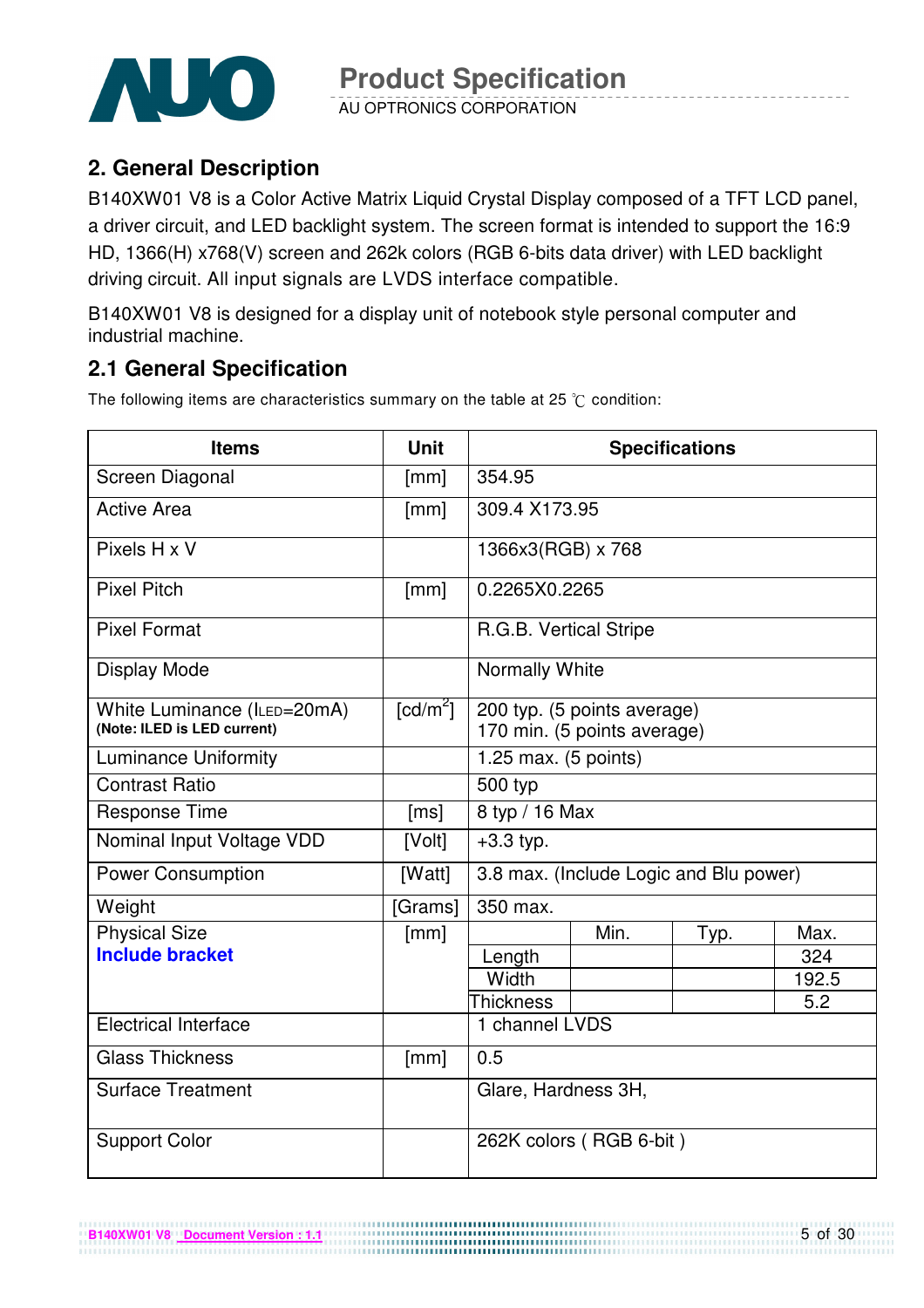

AU OPTRONICS CORPORATION

| Temperature Range       |                               |                        |
|-------------------------|-------------------------------|------------------------|
| Operating               | $\mathsf{I}^\circ\mathsf{Cl}$ | 0 to $+50$             |
| Storage (Non-Operating) | $\mathsf{I}^\circ\mathsf{Cl}$ | $-20$ to $+60$         |
| <b>RoHS Compliance</b>  |                               | <b>RoHS Compliance</b> |

# **2.2 Optical Characteristics**

The optical characteristics are measured under stable conditions at 25°C (Room Temperature) :

| Item                                |              | <b>Symbol</b>   | <b>Conditions</b>            |         | Min.           | Typ.           | Max.           | <b>Unit</b>       | <b>Note</b>    |
|-------------------------------------|--------------|-----------------|------------------------------|---------|----------------|----------------|----------------|-------------------|----------------|
| <b>White Luminance</b><br>ILED=20mA |              |                 | 5 points average             |         | 170            | 200            | $\blacksquare$ | cd/m <sup>2</sup> | 1, 4, 5.       |
|                                     |              | $\bm{\theta}$ R | <b>Horizontal</b><br>(Right) |         | 40             | 45             |                |                   |                |
| <b>Viewing Angle</b>                |              | $\theta_L$      | $CR = 10$                    | (Left)  | 40             | 45             |                | degree            |                |
|                                     |              | ψн              | <b>Vertical</b>              | (Upper) | 10             | 15             |                |                   | 4, 9           |
|                                     |              | $\phi_L$        | $CR = 10$                    | (Lower) | 30             | 35             |                |                   |                |
| Luminance<br><b>Uniformity</b>      |              | $\delta$ 5P     | <b>5 Points</b>              |         |                | $\blacksquare$ | 1.25           |                   | 1, 3, 4        |
| Luminance<br><b>Uniformity</b>      |              | $\delta$ 13P    | <b>13 Points</b>             |         |                |                | 1.50           |                   | 2, 3, 4        |
| <b>Contrast Ratio</b>               |              | <b>CR</b>       |                              |         | 400            | 500            |                |                   | 4, 6           |
| <b>Cross talk</b>                   |              | %               |                              |         |                |                | 4              |                   | 4, 7           |
|                                     |              | $T_{r}$         | <b>Rising</b>                |         | $\blacksquare$ | $\blacksquare$ |                |                   |                |
| <b>Response Time</b>                |              | $T_f$           | <b>Falling</b>               |         | $\blacksquare$ |                |                | msec              | 4, 8           |
|                                     |              | $T_{\sf RT}$    | <b>Rising + Falling</b>      |         |                | 8              | 16             |                   |                |
| <b>Red</b>                          |              | <b>Rx</b>       |                              |         | 0.560          | 0.590          | 0.62           |                   |                |
|                                     |              | <b>Ry</b>       |                              |         |                | 0.345          | 0.375          |                   |                |
|                                     | <b>Green</b> | Gx              |                              |         | 0.300          | 0.330          | 0.360          |                   |                |
| Color /<br><b>Chromaticity</b>      |              | Gy              |                              |         | 0.530          | 0.560          | 0.590          |                   |                |
| <b>Coodinates</b>                   | <b>Blue</b>  | <b>Bx</b>       | <b>CIE 1931</b>              |         | 0.120          | 0.150          | 0.180          |                   | $\overline{4}$ |
|                                     |              | <b>By</b>       |                              |         | 0.110          | 0.140          | 0.170          |                   |                |
|                                     |              | Wx              |                              |         | 0.283          | 0.313          | 0.343          |                   |                |
|                                     | <b>White</b> | <b>Wy</b>       |                              |         | 0.299          | 0.329          | 0.359          |                   |                |
| <b>NTSC</b>                         |              | $\%$            |                              |         |                | 45             |                |                   |                |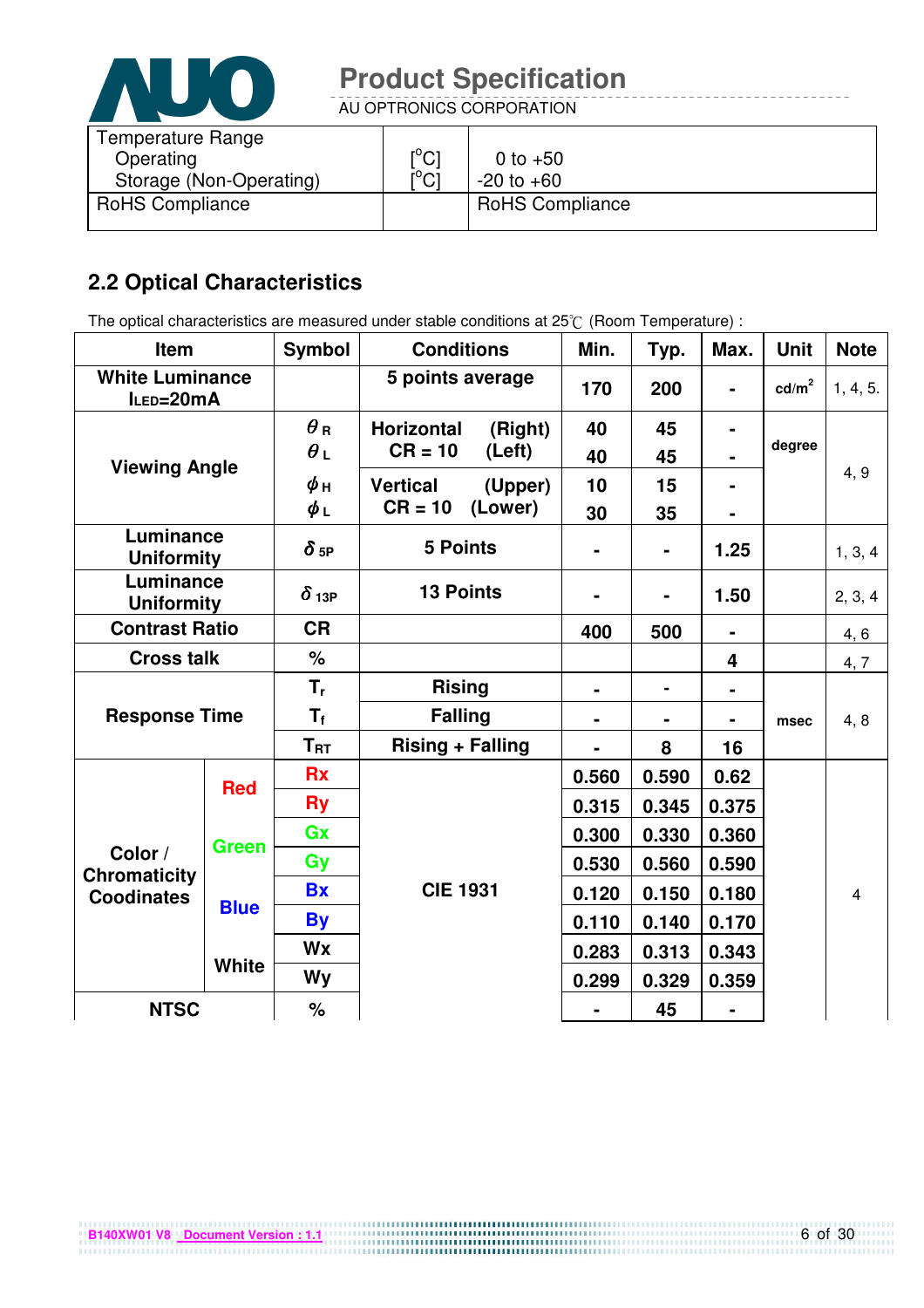

AU OPTRONICS CORPORATION

**Note 1**: 5 points position (Ref: Active area)



**Note 2**: 13 points position (Ref: Active area)



**Note 3**: The luminance uniformity of 5 or13 points is defined by dividing the maximum luminance values by the minimum test point luminance

|                          | Maximum Brightness of five points     |
|--------------------------|---------------------------------------|
| $\delta$ W <sub>5</sub>  | Minimum Brightness of five points     |
|                          | Maximum Brightness of thirteen points |
| $\delta$ W <sub>13</sub> | Minimum Brightness of thirteen points |

#### **Note 4**: Measurement method

The LCD module should be stabilized at given temperature for 30 minutes to avoid abrupt temperature change during measuring. In order to stabilize the luminance, the measurement should be executed after lighting

7 of 30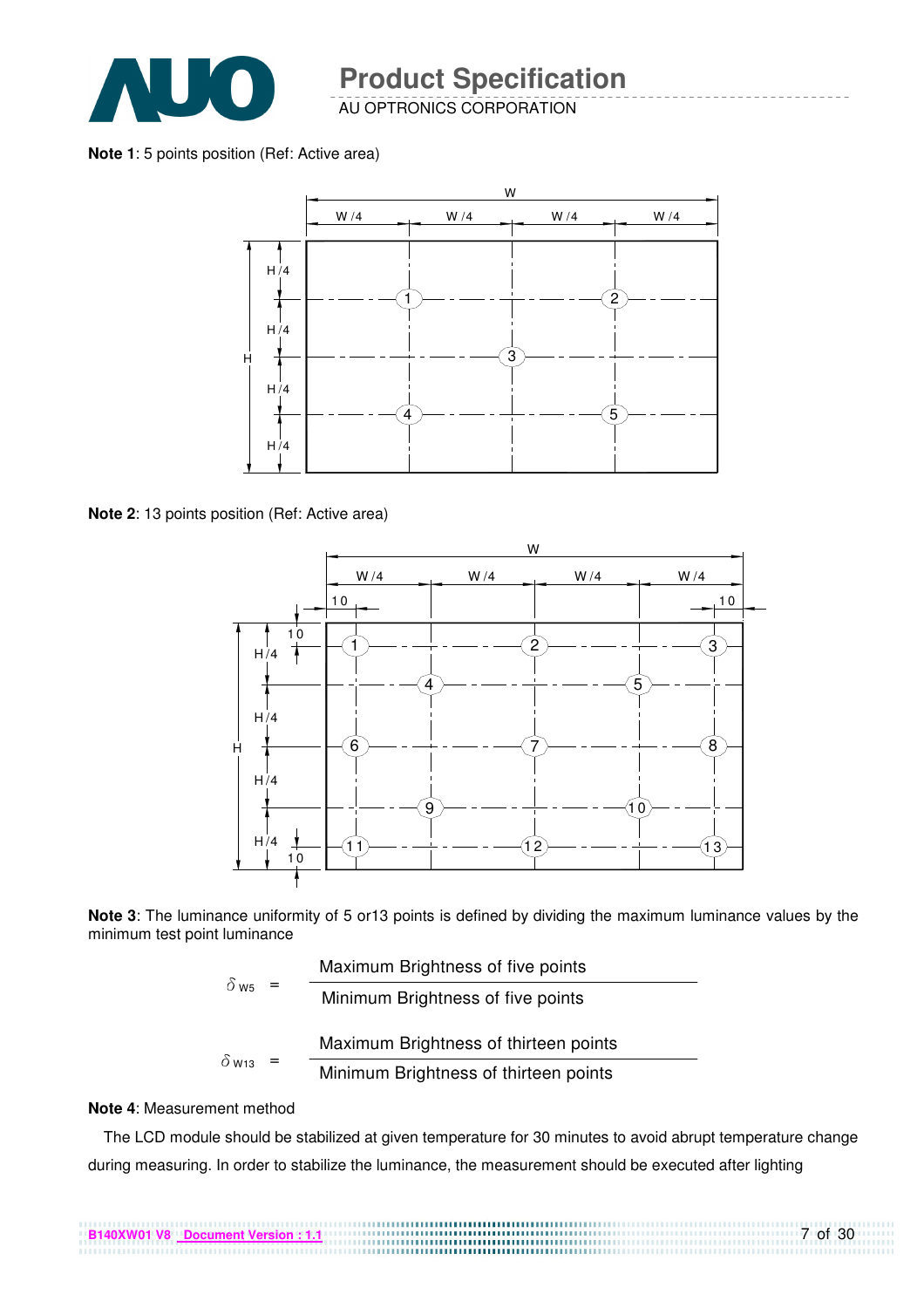

AU OPTRONICS CORPORATION

Backlight for 30 minutes in a stable, windless and dark room, and it should be measured in the center of screen.



Center of the screen

**Note 5** : Definition of Average Luminance of White (Y<sub>L</sub>):

Measure the luminance of gray level 63 at 5 points  $Y_L = [L (1) + L (2) + L (3) + L (4) + L (5)] / 5$ L (x) is corresponding to the luminance of the point X at Figure in Note (1).

#### **Note 6** : Definition of contrast ratio:

Contrast ratio is calculated with the following formula.

Contrast ratio  $(CR)$ = Brightness on the "White" state Brightness on the "Black" state

**Note 7** : Definition of Cross Talk (CT)

 $CT = |Y_B - Y_A| / Y_A \times 100$  (%)

Where

 $Y_A$  = Luminance of measured location without gray level 0 pattern (cd/m<sub>2</sub>)

.................................

 $Y_B =$  Luminance of measured location with gray level 0 pattern (cd/m2)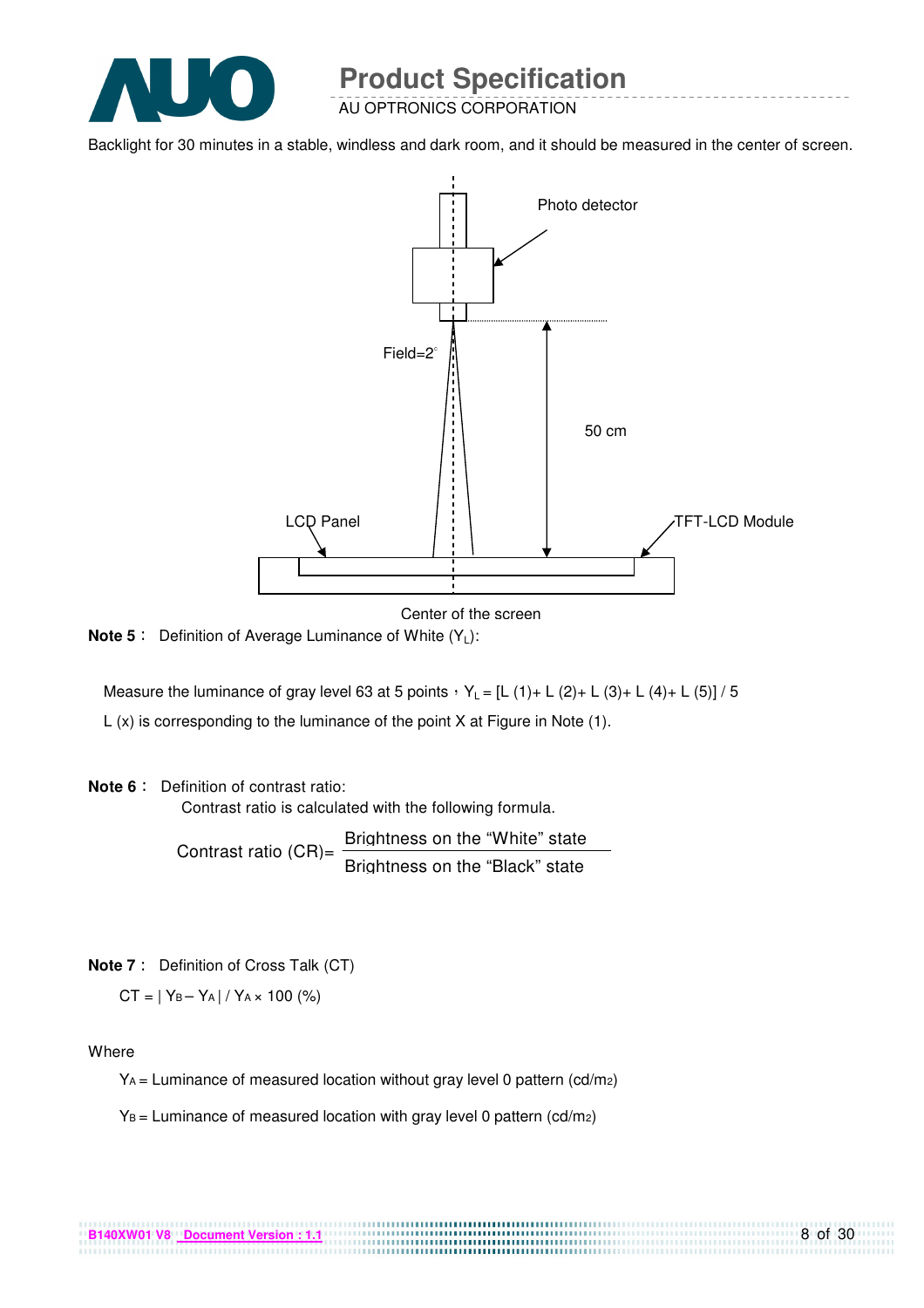

AU OPTRONICS CORPORATION



**Note 8**: Definition of response time:

The output signals of BM-7 or equivalent are measured when the input signals are changed from "Black" to "White" (falling time) and from "White" to "Black" (rising time), respectively. The response time interval between the 10% and 90% of amplitudes. Refer to figure as below.

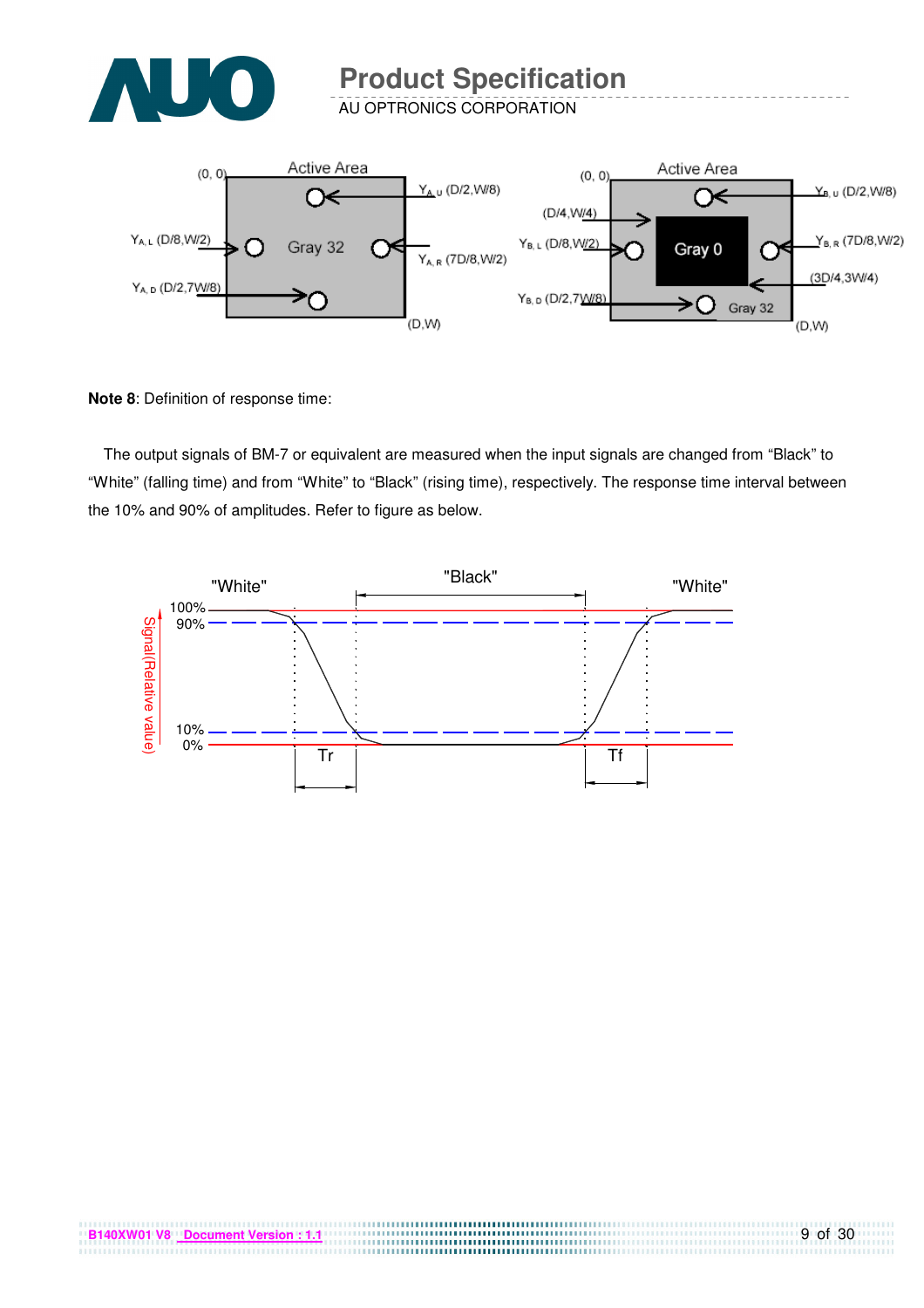

AU OPTRONICS CORPORATION

#### **Note 9**. Definition of viewing angle

Viewing angle is the measurement of contrast ratio  $\geq$  10, at the screen center, over a 180° horizontal and 180° vertical range (off-normal viewing angles). The 180° viewing angle range is broken down as follows; 90° (θ) horizontal left and right and 90° (Φ) vertical, high (up) and low (down). The measurement direction is typically perpendicular to the display surface with the screen rotated about its center to develop the desired measurement viewing angle.

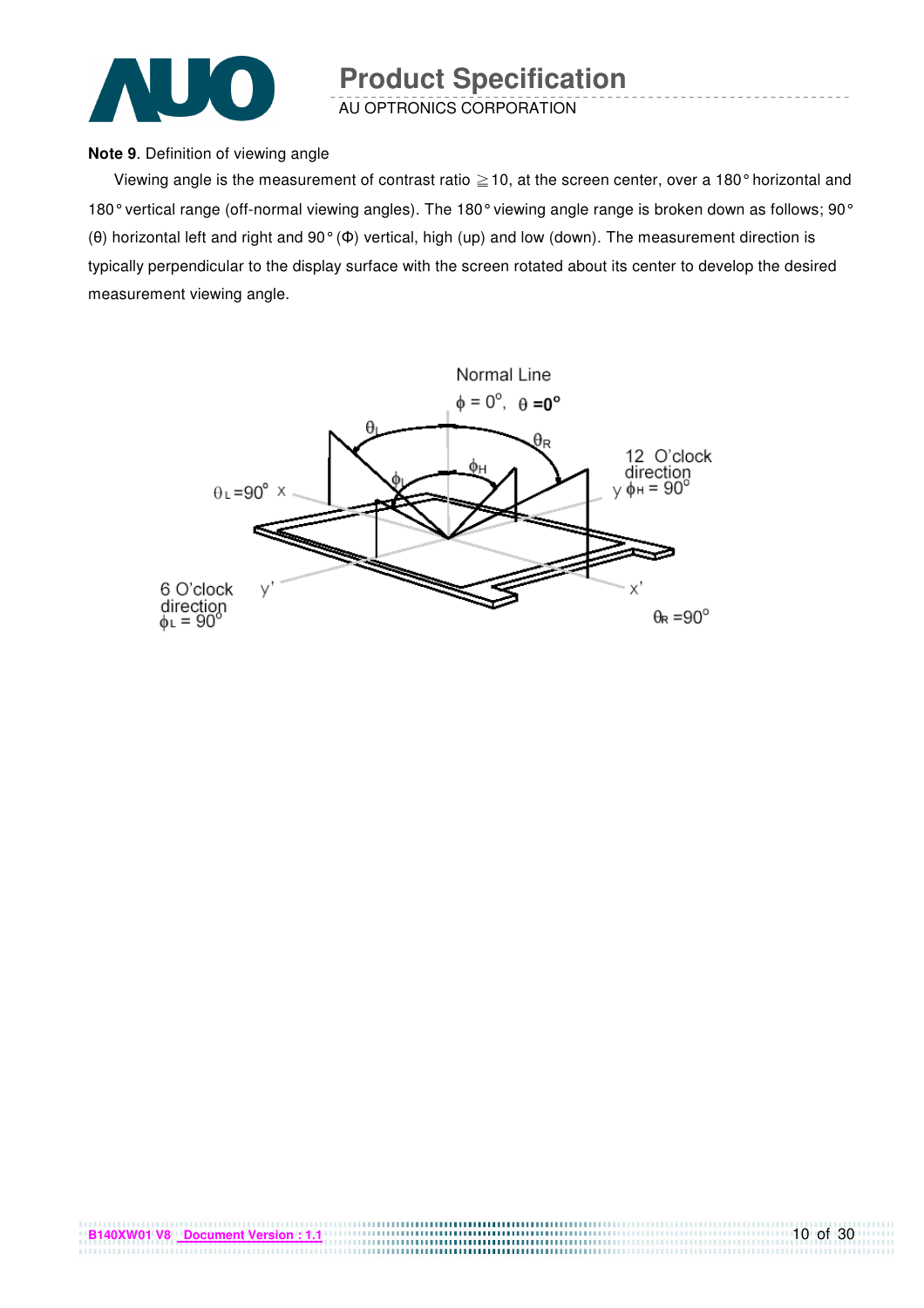

AU OPTRONICS CORPORATION

### **3. Functional Block Diagram**

The following diagram shows the functional block of the 14.0 inches wide Color TFT/LCD 40 Pin one channel Module

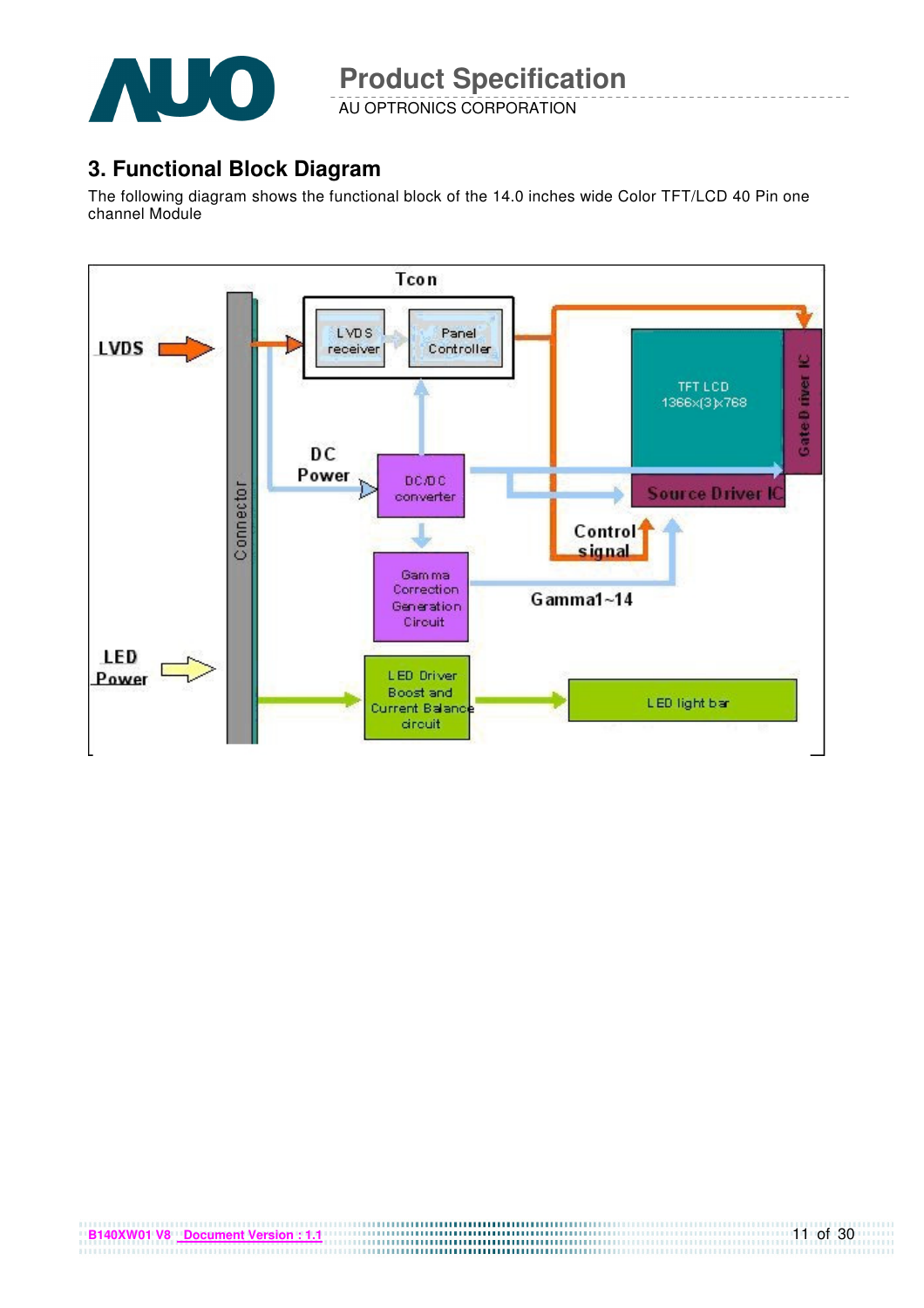

AU OPTRONICS CORPORATION

# **4. Absolute Maximum Ratings**

An absolute maximum rating of the module is as following:

#### **4.1 Absolute Ratings of TFT LCD Module**

| Item                    | Svmbol | Min  | <b>Max</b> | Unit   | Conditions   |
|-------------------------|--------|------|------------|--------|--------------|
| Logic/LCD Drive Voltage | Vin    | -0.3 | +4.U       | [Volt] | Note<br>ے, ا |

#### **4.2 Absolute Ratings of Environment**

| <b>Item</b>                  | Symbol     | Min   | Max   | Unit                                    | <b>Conditions</b> |
|------------------------------|------------|-------|-------|-----------------------------------------|-------------------|
| <b>Operating Temperature</b> | TOP        |       | $+50$ | [°C]                                    | Note 4            |
| <b>Operation Humidity</b>    | <b>HOP</b> |       | 95    | [%RH]                                   | Note 4            |
| Storage Temperature          | TST        | $-20$ | $+60$ | $\mathsf{I}^\circ\mathsf{C} \mathsf{I}$ | Note 4            |
| <b>Storage Humidity</b>      | HST        | b     | 95    | [%RH]                                   | Note 4            |

Note 1: At Ta (25°C)

Note 2: Permanent damage to the device may occur if exceed maximum values

Note 3: LED specification refer to section 5.2

Note 4: For quality performance, please refer to AUO IIS (Incoming Inspection Standard).



....................................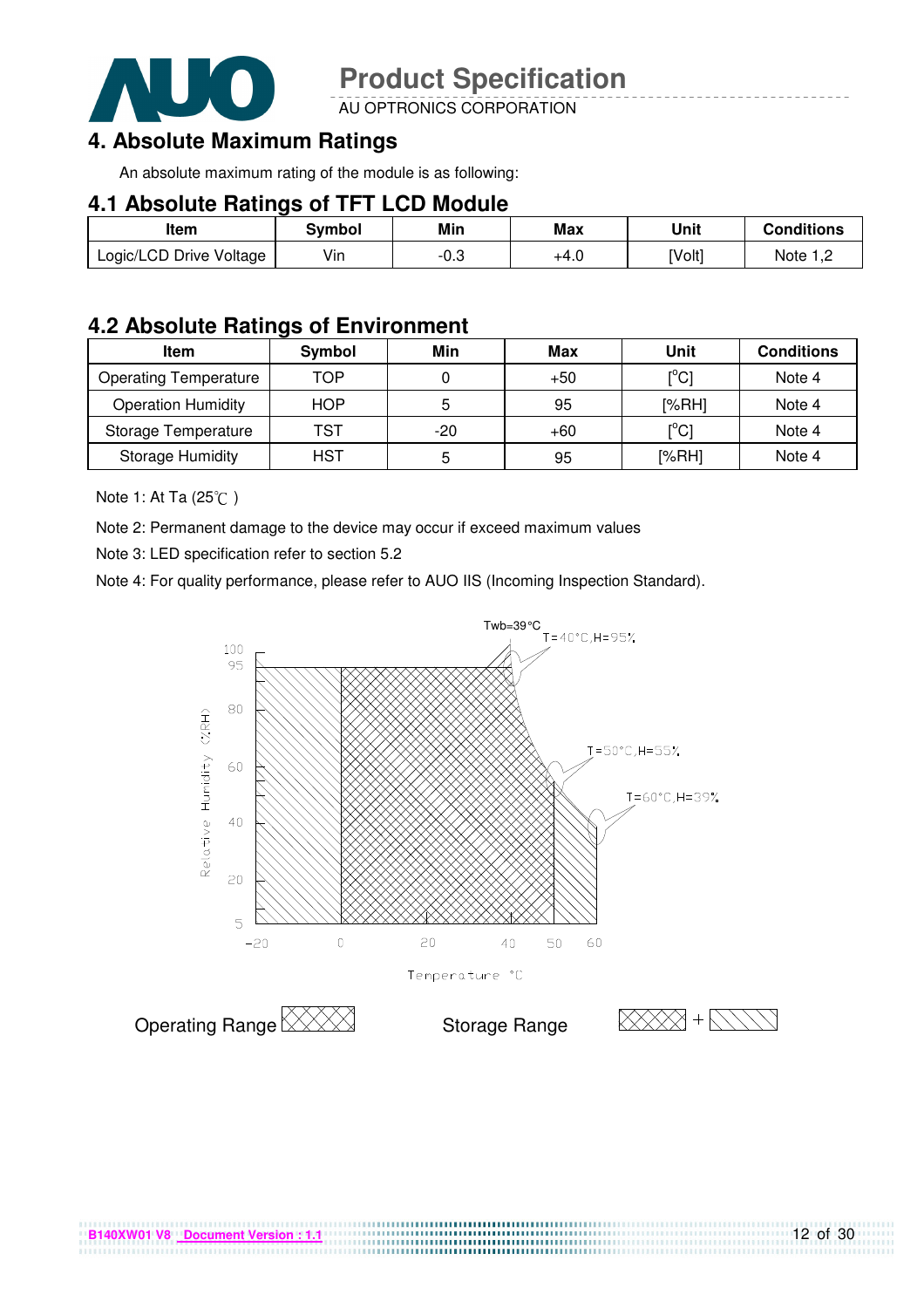AU OPTRONICS CORPORATION



#### **5. Electrical Characteristics**

### **5.1 TFT LCD Module**

#### **5.1.1 Power Specification**

Input power specifications are as follows;

The power specification are measured under  $25^{\circ}$ C and frame frenquency under 60Hz

| <b>Symble</b> | <b>Parameter</b>                                      | Min | <b>Typ</b> | <b>Max</b> | <b>Units</b>  | <b>Note</b> |
|---------------|-------------------------------------------------------|-----|------------|------------|---------------|-------------|
| <b>VDD</b>    | Logic/LCD Drive<br>Voltage                            | 3.0 | 3.3        | 3.6        | [Volt]        |             |
| <b>PDD</b>    | <b>VDD Power</b>                                      |     | 0.8        | 1.0        | [Watt]        | Note 1      |
| <b>IDD</b>    | <b>IDD Current</b>                                    |     | 267        | 333        | [mA]          | Note 1      |
| <b>IRush</b>  | Inrush Current                                        |     |            | 2000       | [mA]          | Note 2      |
| <b>VDDrp</b>  | Allowable<br>Logic/LCD Drive<br><b>Ripple Voltage</b> |     |            | 100        | [mV]<br>$p-p$ |             |

Note 1 : Maximum Measurement Condition : Black Pattern at 3.3V driving voltage. ( $P_{max}=V_{3.3} \times I_{black}$ )



Note 2: Measure Condition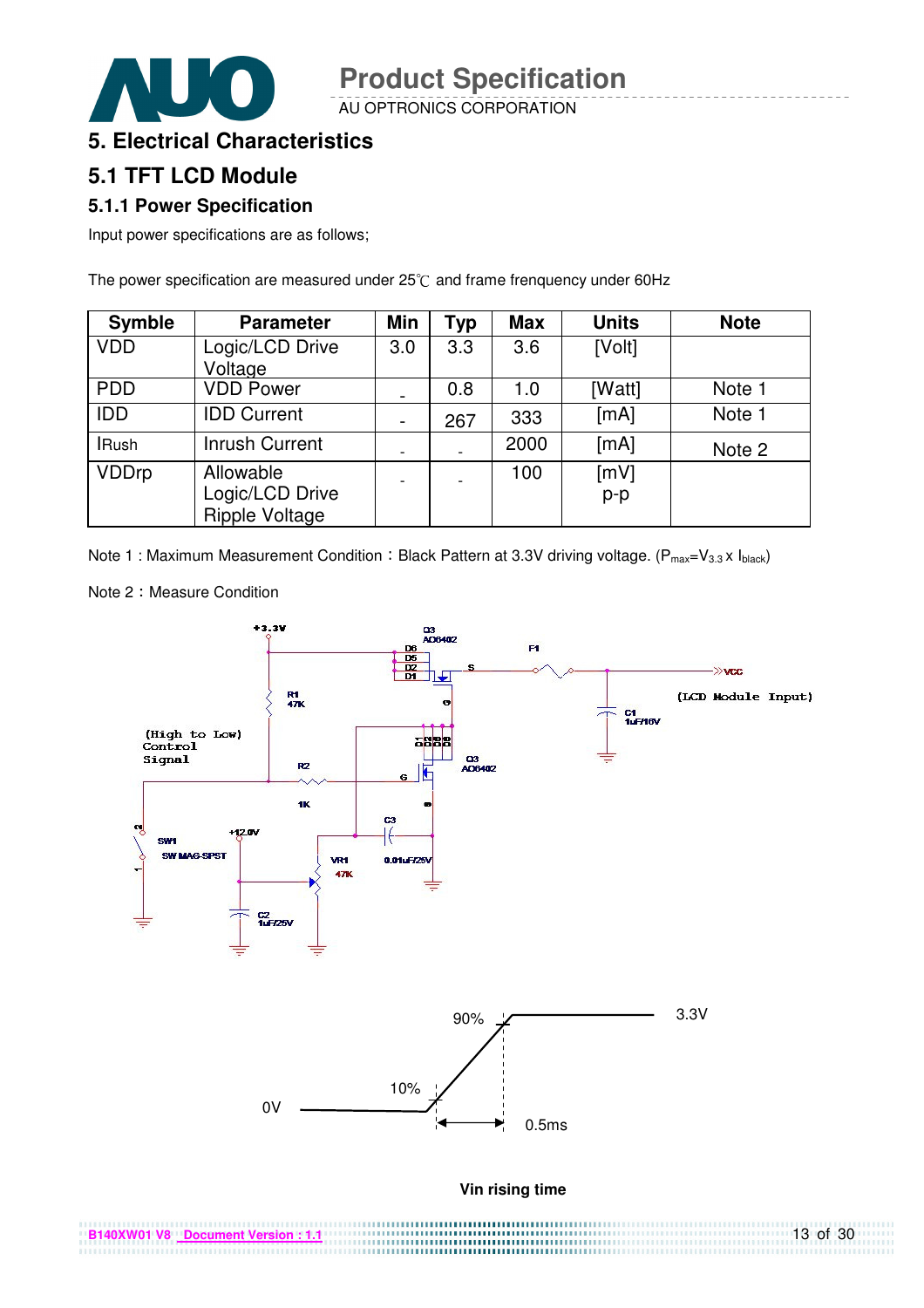

AU OPTRONICS CORPORATION

#### **5.1.2 Signal Electrical Characteristics**

Input signals shall be low or High-impedance state when VDD is off.

| <b>Parameter</b>           | <b>Condition</b>                                       | Min    | <b>Max</b> | <b>Unit</b> |
|----------------------------|--------------------------------------------------------|--------|------------|-------------|
| $\mathsf{V}_{\mathsf{th}}$ | Differential Input High<br>Threshold (Vcm=+1.2V)       |        | 100        | [mV]        |
| $\mathsf{V}_{\mathsf{tl}}$ | <b>Differential Input Low</b><br>Threshold (Vcm=+1.2V) | $-100$ |            | [mV]        |
| $V_{ID}$                   | Differential Input<br>Voltage                          | 100    | 600        | [mV]        |
| $\mathsf{V}_{\mathsf{cm}}$ | Differential Input<br><b>Common Mode Voltage</b>       | 1.125  | 1.375      | [V]         |

Signal electrical characteristics are as follows;

Note: LVDS Signal Waveform

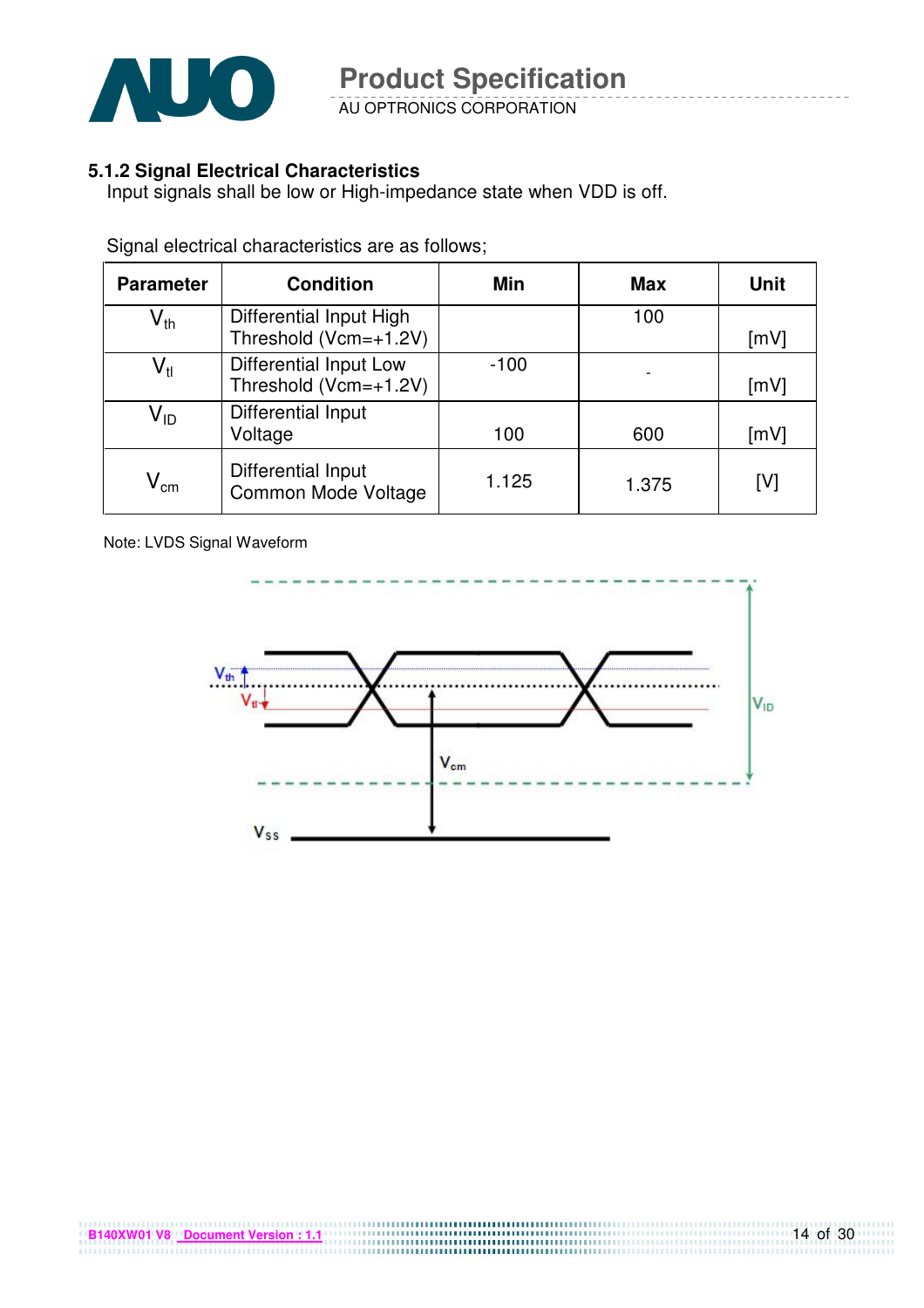

#### **5.2.1 LED characteristics**

**B140XW01 V8 Document Version : 1.1**

| <b>Parameter</b>                      | Symbol      | Min    | Typ                      | <b>Max</b> | <b>Units</b> | <b>Condition</b>                |
|---------------------------------------|-------------|--------|--------------------------|------------|--------------|---------------------------------|
| <b>Backlight Power</b><br>Consumption | <b>PLED</b> |        | $\overline{\phantom{0}}$ | 2.8        | [Watt]       | (Ta=25℃), Note 1<br>$Vin = 12V$ |
| <b>LED Life-Time</b>                  | N/A         | 10,000 | $\overline{\phantom{0}}$ |            | Hour         | $(Ta=25^{\circ}C)$ , Note 2     |
|                                       |             |        |                          |            |              | $I_F=20$ mA                     |

**Note 1:** Calculator value for reference P<sub>LED</sub> = VF (Normal Distribution) \* IF (Normal Distribution) / Efficiency **Note 2:** The LED life-time define as the estimated time to 50% degradation of initial luminous.

#### **5.2.2 Backlight input signal characteristics**

| <b>Parameter</b>                             | Symbol         | Min | <b>Typ</b> | <b>Max</b> | <b>Units</b> | <b>Remark</b>          |
|----------------------------------------------|----------------|-----|------------|------------|--------------|------------------------|
| <b>LED Power Supply</b>                      | <b>VLED</b>    | 6.0 | 12.8       | 21.0       | [Volt]       |                        |
| <b>LED Enable Input</b><br><b>High Level</b> |                | 2.5 |            | 5.5        | [Volt]       |                        |
| <b>LED Enable Input</b><br>Low Level         | <b>VLED EN</b> |     |            | 0.8        | [Volt]       |                        |
| <b>PWM Logic Input</b><br><b>High Level</b>  | <b>VPWM EN</b> | 2.5 |            | 5.0        | [Volt]       | Define as              |
| <b>PWM Logic Input</b><br>Low Level          |                |     |            | 0.8        | [Volt]       | Connector<br>Interface |
| <b>PWM Input Frequency</b>                   | <b>FPWM</b>    | 100 | 200        | 20K        | Hz           | $(Ta=25^{\circ}C)$     |
| <b>PWM Duty Ratio</b>                        | Duty           | 5   | --         | 100        | $\%$         |                        |

15 of 30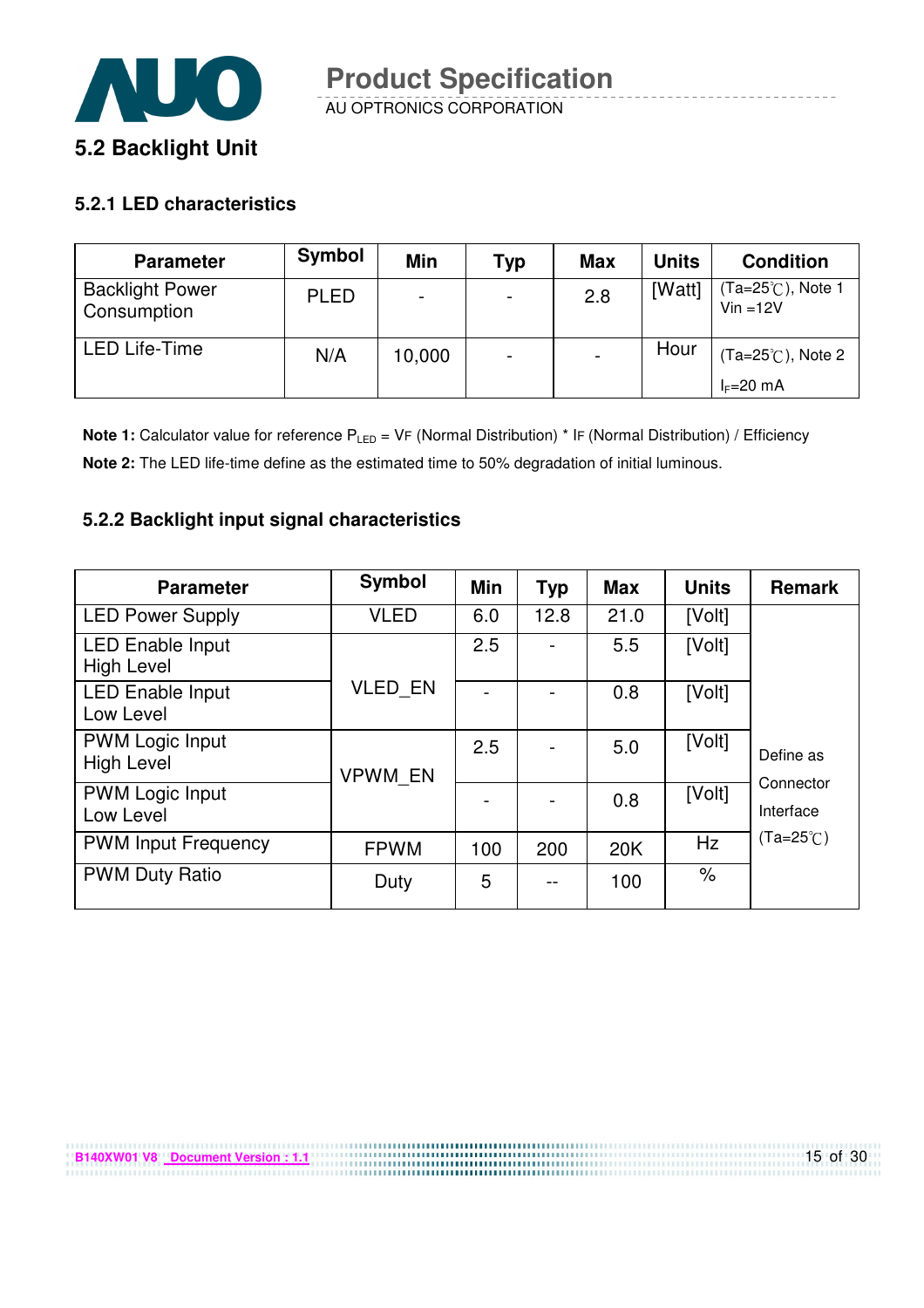

AU OPTRONICS CORPORATION **Product Specification** 

# **6. Signal Interface Characteristic**

### **6.1 Pixel Format Image**

Following figure shows the relationship of the input signals and LCD pixel format.



**B140XW01 V8** <u>Document Version : 1.1</u>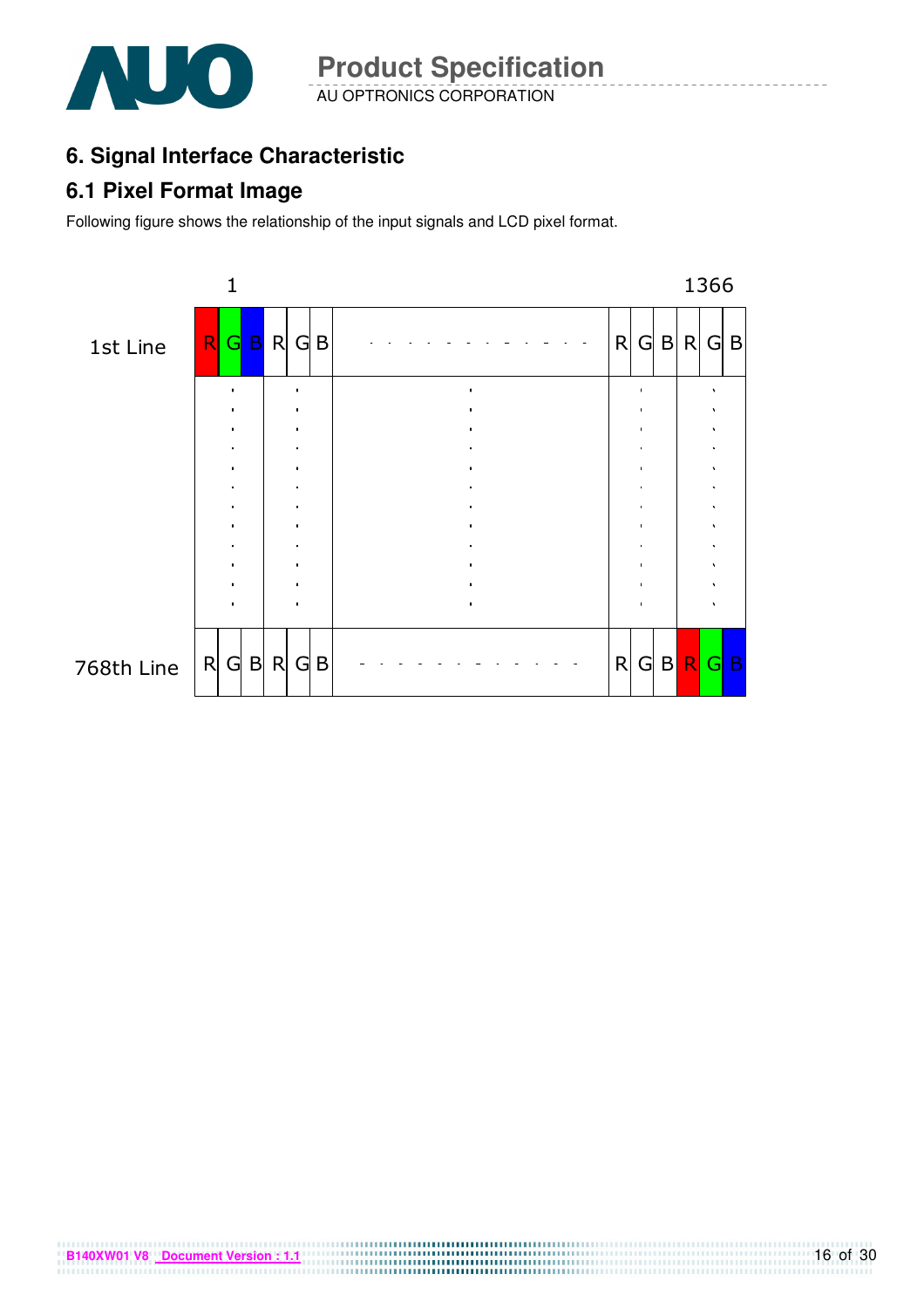

AU OPTRONICS CORPORATION

### **6.2 The Input Data Format**



| <b>Signal Name</b>                                                                                       | <b>Description</b>                                                                                                                  |                                                                                                                                                 |
|----------------------------------------------------------------------------------------------------------|-------------------------------------------------------------------------------------------------------------------------------------|-------------------------------------------------------------------------------------------------------------------------------------------------|
| R <sub>5</sub><br>R <sub>4</sub><br>R <sub>3</sub><br>R <sub>2</sub><br>R1<br>R <sub>0</sub>             | Red Data 5 (MSB)<br>Red Data 4<br>Red Data 3<br>Red Data 2<br>Red Data 1<br>Red Data 0 (LSB)<br>Red-pixel Data                      | Red-pixel Data<br>Each red pixel's brightness data consists of<br>these 6 bits pixel data.                                                      |
| G <sub>5</sub><br>G <sub>4</sub><br>G <sub>3</sub><br>G <sub>2</sub><br>G <sub>1</sub><br>G <sub>0</sub> | Green Data 5 (MSB)<br>Green Data 4<br>Green Data 3<br>Green Data 2<br>Green Data 1<br>Green Data 0 (LSB)<br>Green-pixel Data        | Green-pixel Data<br>Each green pixel's brightness data consists of<br>these 6 bits pixel data.                                                  |
| <b>B5</b><br><b>B4</b><br>B <sub>3</sub><br><b>B2</b><br>B1<br>B <sub>0</sub>                            | Blue Data 5 (MSB)<br>Blue Data 4<br>Blue Data 3<br>Blue Data 2<br><b>Blue Data 1</b><br>Blue Data 0 (LSB)<br><b>Blue-pixel Data</b> | <b>Blue-pixel Data</b><br>Each blue pixel's brightness data consists of<br>these 6 bits pixel data.                                             |
| <b>RxCLKIN</b>                                                                                           | Data Clock                                                                                                                          | The signal is used to strobe the pixel data and<br>DE signals. All pixel data shall be valid at the<br>falling edge when the DE signal is high. |
| DE                                                                                                       | <b>Display Timing</b>                                                                                                               | This signal is strobed at the falling edge of<br>RxCLKIN. When the signal is high, the pixel<br>data shall be valid to be displayed.            |
| VS                                                                                                       | <b>Vertical Sync</b>                                                                                                                | The signal is synchronized to RxCLKIN.                                                                                                          |
| <b>HS</b>                                                                                                | <b>Horizontal Sync</b>                                                                                                              | The signal is synchronized to RxCLKIN.                                                                                                          |

Note: Output signals from any system shall be low or High-impedance state when VDD is off.

**B140XW01 V8** <u>Document Version : 1.1</u> **CONSERVERSION CONSERVERSION CONSERVERSION**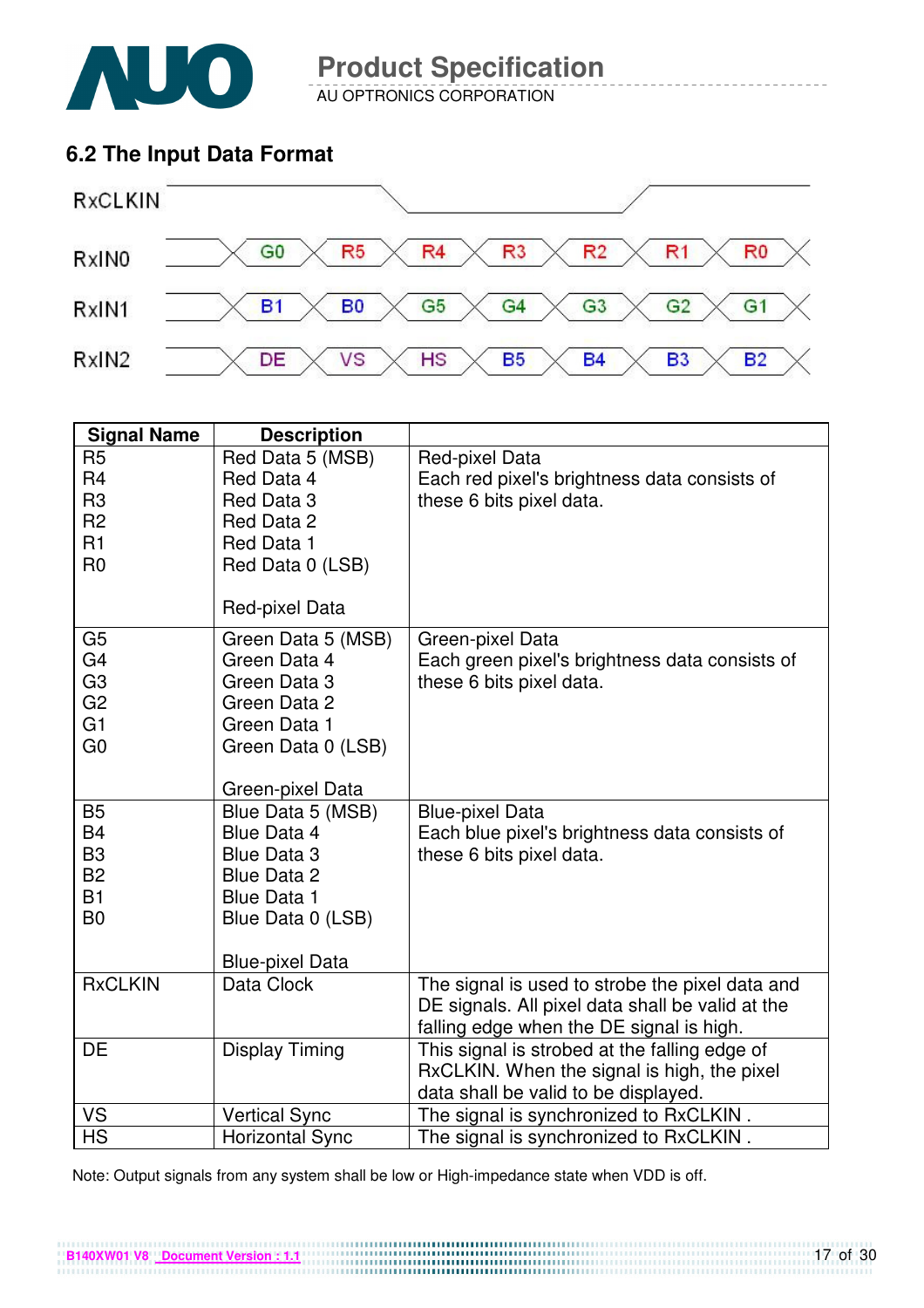

### **6.3 Integration Interface Requirement**

#### **6.3.1 Connector Description**

Physical interface is described as for the connector on module.

These connectors are capable of accommodating the following signals and will be following components.

| <b>Connector Name / Designation</b> | <b>For Signal Connector</b> |
|-------------------------------------|-----------------------------|
| Manufacturer                        | STM or compatible           |
| Type / Part Number                  | MSAK24025P40 or compatible  |
| <b>Mating Housing/Part Number</b>   |                             |

#### **6.3.2 Pin Assignment**

LVDS is a differential signal technology for LCD interface and high speed data transfer device.

| PIN#           | <b>Signal Name</b> | <b>Description</b>                                  |
|----------------|--------------------|-----------------------------------------------------|
| 1              | <b>NC</b>          | No Connection (Reserve)                             |
| $\overline{c}$ | <b>VDD</b>         | Power Supply +3.3V                                  |
| 3              | <b>VDD</b>         | Power Supply +3.3V                                  |
| 4              | <b>VEDID</b>       | EDID +3.3V Power                                    |
| 5              | <b>NC</b>          | No Connect (Reserve)                                |
| 6              | <b>CLK EDID</b>    | <b>EDID Clock Input</b>                             |
| $\overline{7}$ | DAT_EDID           | <b>EDID Data Input</b>                              |
| 8              | RxOIN0-            | -LVDS Differential Data INPUT(Odd R0-R5,G0)         |
| 9              | RxOIN0+            | +LVDS Differential Data INPUT(Odd R0-R5,G0)         |
| 10             | <b>VSS</b>         | Ground                                              |
| 11             | RxOIN1-            | -LVDS Differential Data INPUT(Odd G1-G5,B0-B1)      |
| 12             | RxOIN1+            | +LVDS Differential Data INPUT(Odd G1-G5,B0-B1)      |
| 13             | <b>VSS</b>         | Ground                                              |
| 14             | RxOIN2-            | -LVDS Differential Data INPUT(Odd B2-B5,HS,VS,DE)   |
| 15             | RxOIN2+            | +LVDS Differential Data INPUT(Odd B2-B5,HS, VS, DE) |
| 16             | <b>VSS</b>         | Ground                                              |
| 17             | RxOCKIN-           | -LVDS Odd Differential Clock INPUT                  |
| 18             | RxOCKIN+           | <b>LVDS Odd Differential Clock INPUT</b>            |
| 19             | <b>VSS</b>         | Ground                                              |
| 20             | <b>NC</b>          | No connection                                       |
| 21             | <b>NC</b>          | No connection                                       |
| 22             | <b>VSS</b>         | Ground<br>,,,,,,,,,,,,,,,,,,,,,,                    |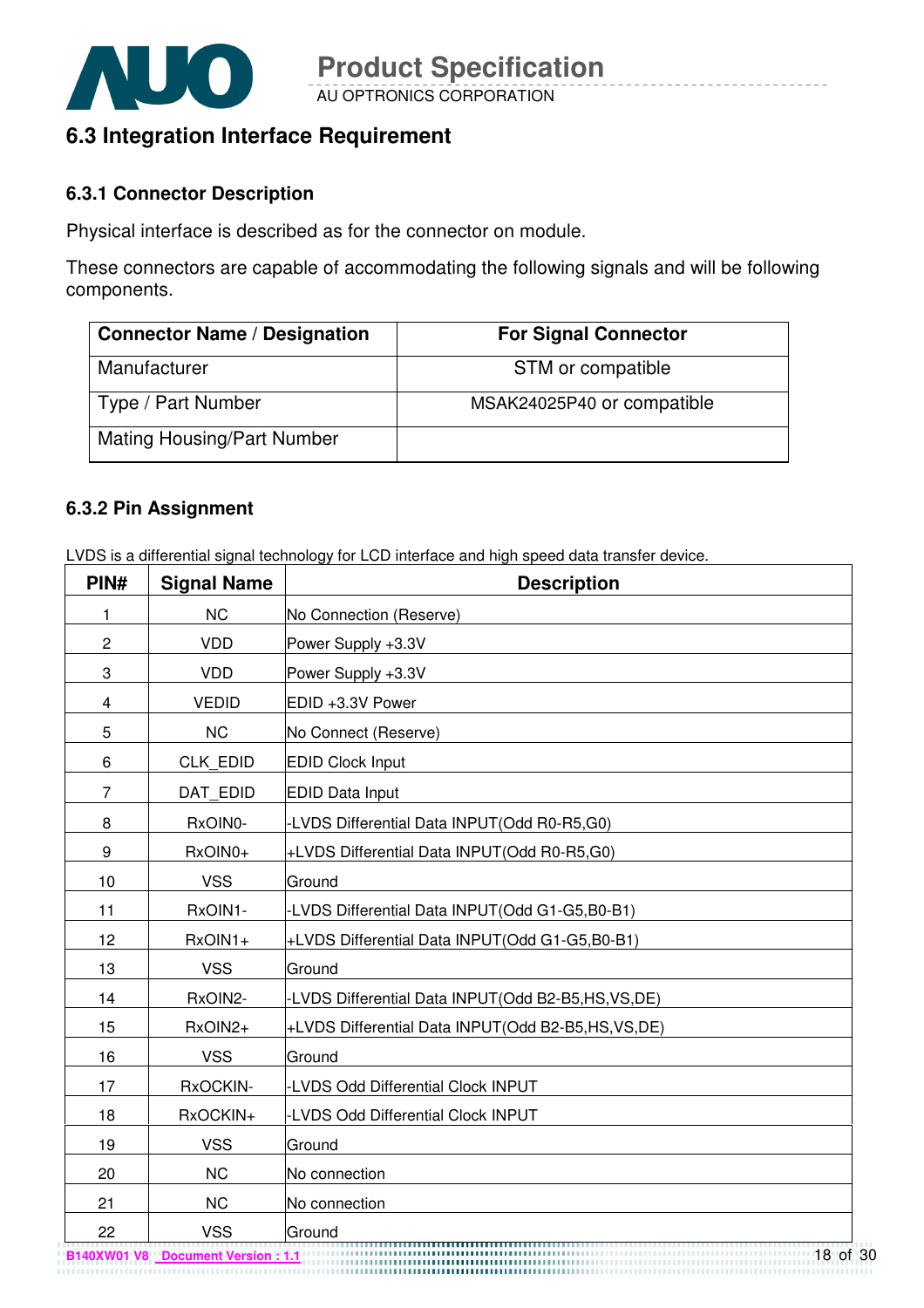

AU OPTRONICS CORPORATION

| 23 | <b>NC</b>       | No connection                            |
|----|-----------------|------------------------------------------|
| 24 | <b>NC</b>       | No connection                            |
| 25 | <b>VSS</b>      | Ground                                   |
| 26 | <b>NC</b>       | No connection                            |
| 27 | NC              | No connection                            |
| 28 | <b>VSS</b>      | lGround                                  |
| 29 | <b>NC</b>       | No connection                            |
| 30 | <b>NC</b>       | No connection                            |
| 31 | <b>VLED_GND</b> | <b>LED Ground</b>                        |
|    |                 |                                          |
| 32 | <b>VLED_GND</b> | <b>LED Ground</b>                        |
| 33 | <b>VLED GND</b> | <b>LED Ground</b>                        |
| 34 | <b>NC</b>       | <b>No Connection (Reserve)</b>           |
| 35 | <b>S PWMIN</b>  | <b>System PWM signal Input</b>           |
| 36 | BL_ON           | LED enable pin(+3V input, +5V tolerance) |
| 37 | <b>DBC_EN</b>   | Dynamic B/L Control enable(High enable)  |
| 38 | <b>VLED</b>     | LED Power Supply 6V - 21V                |
| 39 | <b>VLED</b>     | LED Power Supply 6V - 21V                |



19 of 30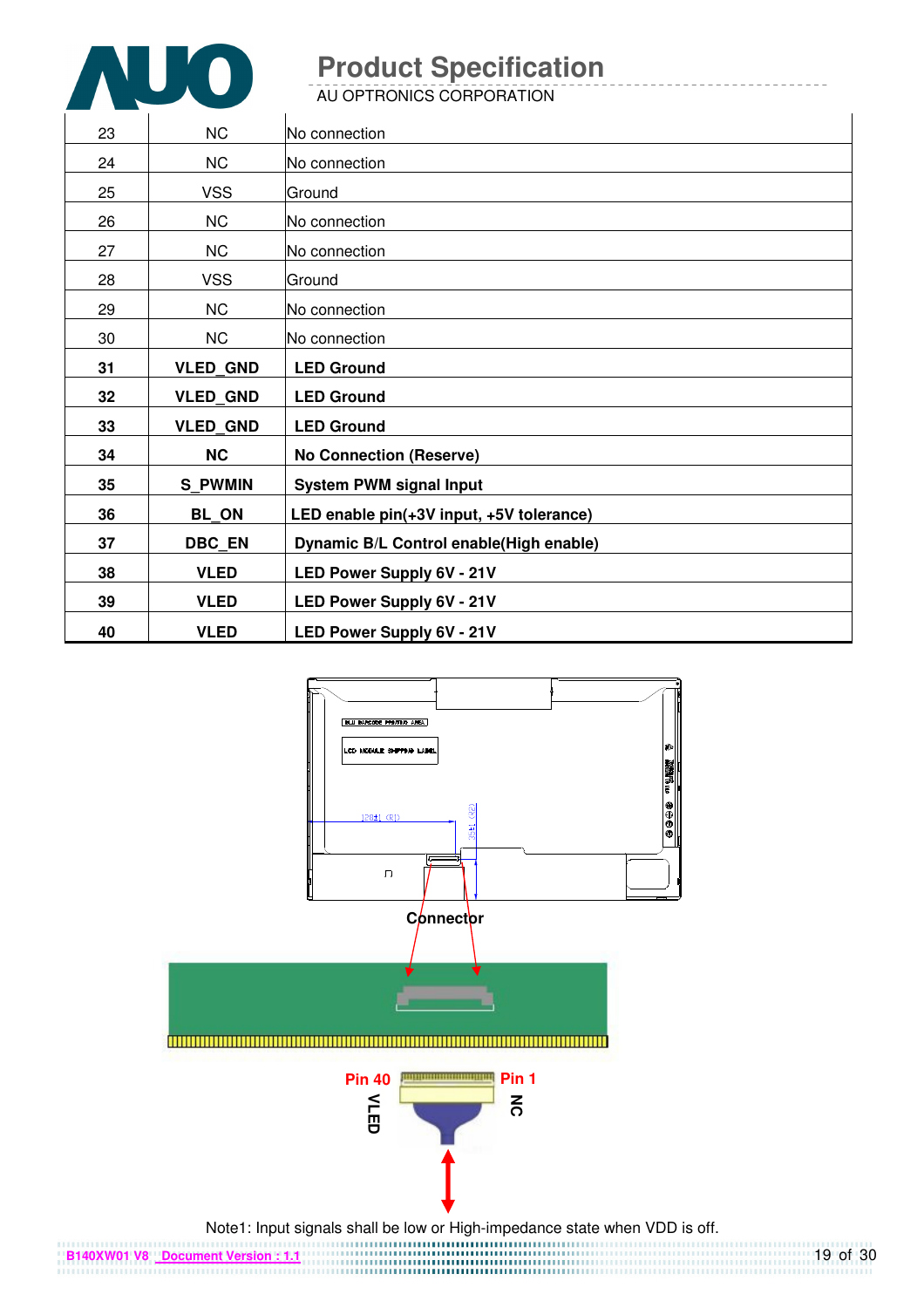![](_page_19_Picture_0.jpeg)

AU OPTRONICS CORPORATION **Product Specification** 

### **6.4 Interface Timing**

#### **6.4.1 Timing Characteristics**

Basically, interface timings should match the 1366x768 /60Hz manufacturing guide line timing.

| <b>Parameter</b>  |                        | Symbol                    | Min. | Typ. | Max. | Unit                         |
|-------------------|------------------------|---------------------------|------|------|------|------------------------------|
| <b>Frame Rate</b> |                        | ۰                         | ٠    | 60   | ۰    | Hz                           |
|                   | <b>Clock frequency</b> | $1/T_{\text{Clock}}$      | 50   | 69.3 | 80   | <b>MHz</b>                   |
|                   | <b>Period</b>          | $\mathbf{T}_{\mathsf{V}}$ | 776  | 803  | 1023 |                              |
| <b>Vertical</b>   | <b>Active</b>          | $T_{VD}$                  |      | 768  |      | $\mathsf{T}_{\mathsf{Line}}$ |
| <b>Section</b>    | <b>Blanking</b>        | $T_{VB}$                  | 8    | 35   | 255  |                              |
|                   | <b>Period</b>          | $\mathsf{T}_\mathsf{H}$   | 1396 | 1436 | 2047 |                              |
| <b>Horizontal</b> | <b>Active</b>          | $\mathbf{T}_{\sf HD}$     |      | 1366 |      | $\mathbf{T}_{\text{Clock}}$  |
| <b>Section</b>    | <b>Blanking</b>        | $\textsf{T}_{\sf HB}$     | 40   | 70   | 681  |                              |

Note : DE mode only

#### **6.4.2 Timing diagram**

![](_page_19_Figure_8.jpeg)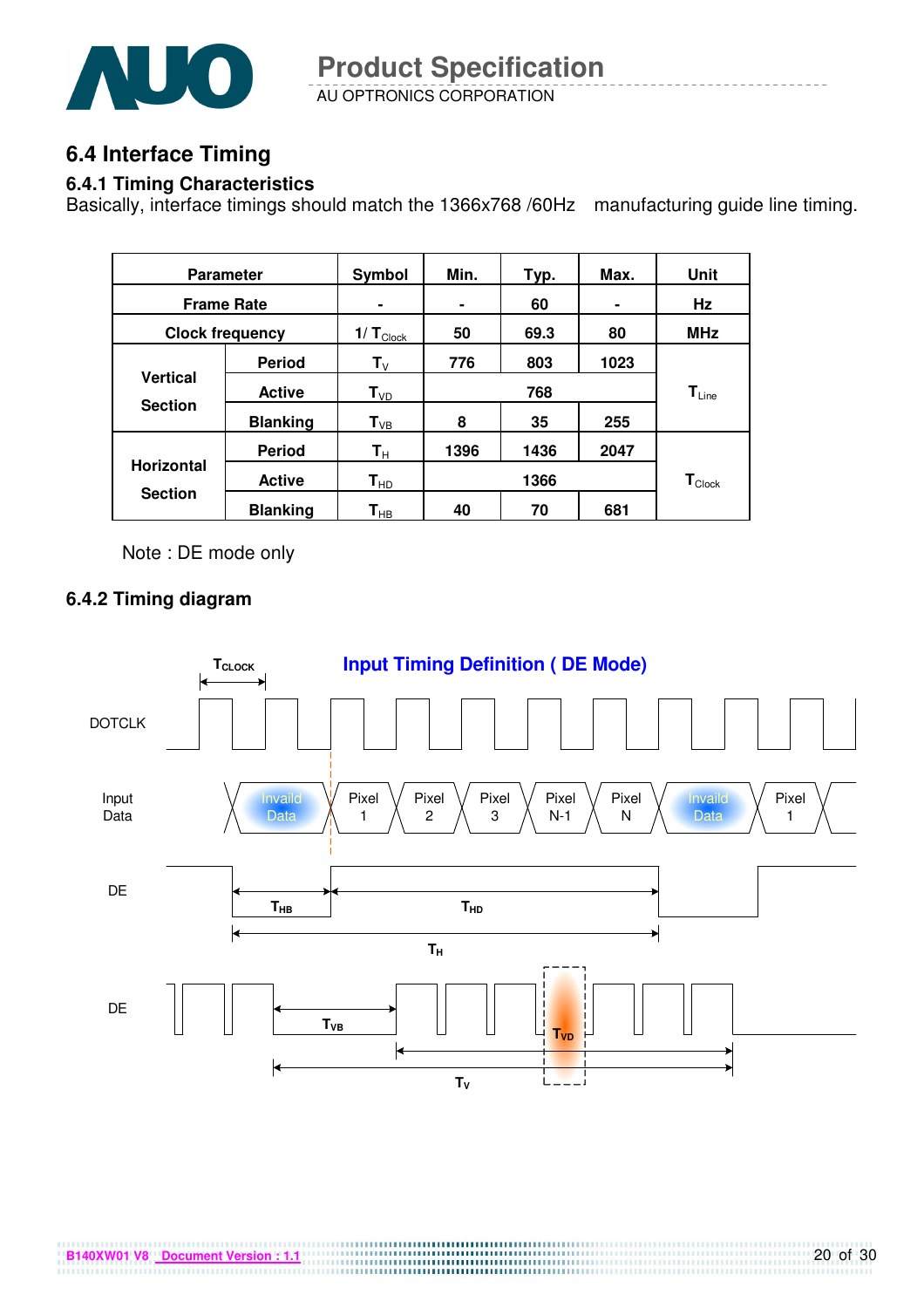![](_page_20_Picture_0.jpeg)

#### **6.5 Power ON/OFF Sequence**

Power on/off sequence is as follows. Interface signals and LED on/off sequence are also shown in the chart. Signals from any system shall be Hi-Z state or low level when VDD is off

![](_page_20_Figure_4.jpeg)

| <b>Power Sequence Timing</b> |          |                |                |              |  |
|------------------------------|----------|----------------|----------------|--------------|--|
|                              |          | Value          |                |              |  |
| <b>Parameter</b>             | Min.     | Typ.           | Max.           | <b>Units</b> |  |
| T <sub>1</sub>               | 0.5      |                | 10             |              |  |
| T <sub>2</sub>               | 0        |                | 50             |              |  |
| T <sub>3</sub>               | 200      | -              | $\blacksquare$ |              |  |
| <b>T4</b>                    | 200      | $\blacksquare$ | ٠              |              |  |
| T <sub>5</sub>               | 10       | ۰              | 50             |              |  |
| T6                           | $\bf{0}$ |                | 10             |              |  |
| T7                           | 500      |                | ۰              | ms           |  |
| T8                           | 10       |                |                |              |  |
| T <sub>9</sub>               | 10       |                | 180            |              |  |
| <b>T10</b>                   | 10       | -              | 180            |              |  |
| <b>T11</b>                   | 10       | ۰              | ۰              |              |  |
| T12                          | 0.5      | ۰              | 10             |              |  |

Note:If T3,T5,T6 couldn't match above specifications, must request T3+T5+T6 > 200ms at least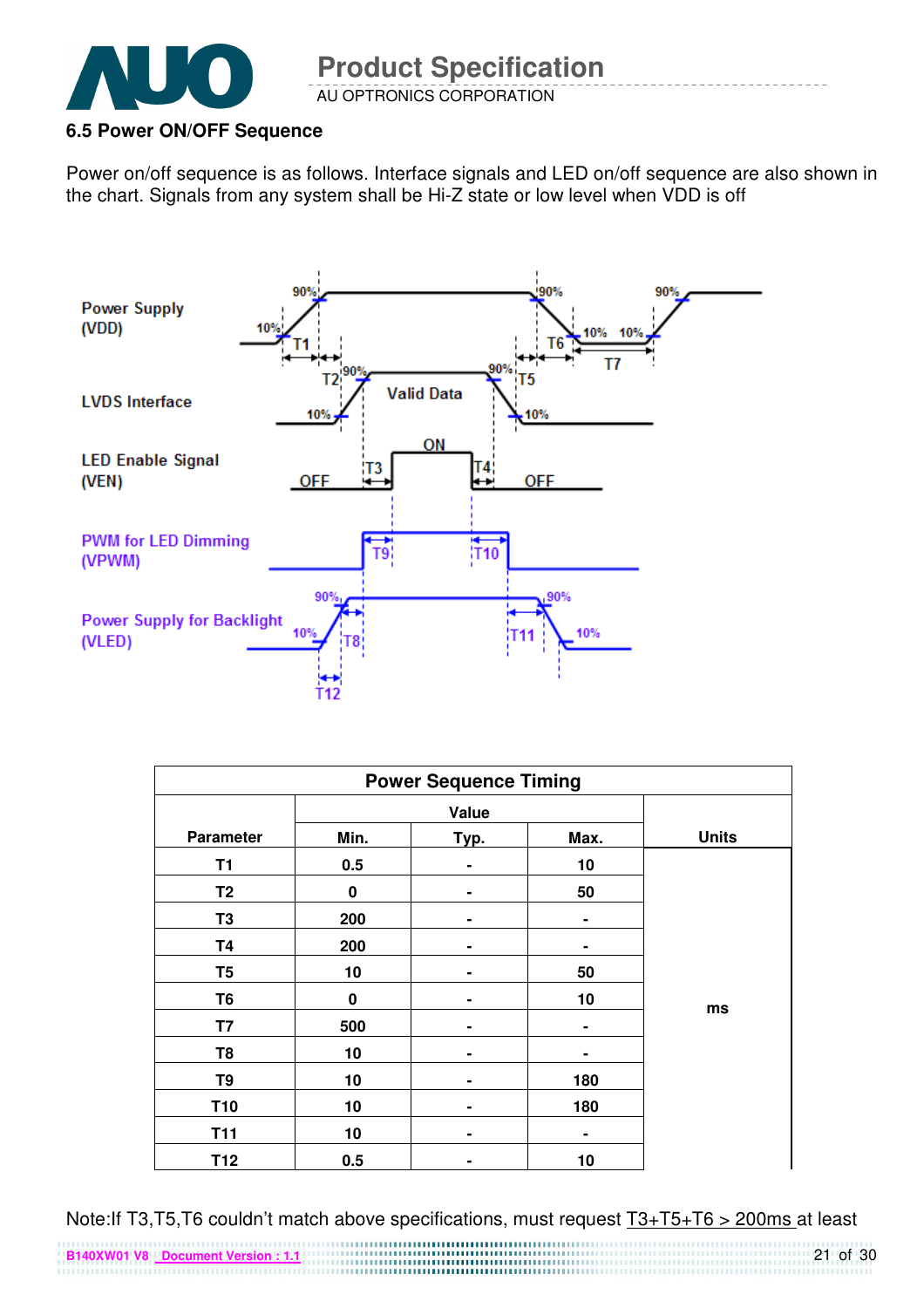![](_page_21_Picture_0.jpeg)

# **7. Panel Reliability Test**

### **7.1 Vibration Test**

**Test Spec:** 

- **•** Test method: Non-Operation
- Acceleration: 1.5 G
- Frequency: 10 500Hz Random
- Sweep: 30 Minutes each Axis (X, Y, Z)

### **7.2 Shock Test**

**Test Spec:** 

- **•** Test method: Non-Operation
- Acceleration: 220 G, Half sine wave
- Active time: 2 ms
- Pulse: X, Y, Z .one time for each side

### **7.3 Reliability Test**

| <b>Items</b>                                | <b>Required Condition</b>                      | <b>Note</b> |
|---------------------------------------------|------------------------------------------------|-------------|
| <b>Temperature</b><br><b>Humidity Bias</b>  | Ta= 40℃, 90%RH, 300h                           |             |
| <b>High Temperature</b><br><b>Operation</b> | Ta= $50^{\circ}$ C, Dry, 300h                  |             |
| <b>Low Temperature</b><br><b>Operation</b>  | Ta= 0℃, 300h                                   |             |
| <b>High Temperature</b><br><b>Storage</b>   | Ta= 60℃, 35%RH, 300h                           |             |
| <b>Low Temperature</b><br><b>Storage</b>    | Ta= -20℃, 50%RH, 250h                          |             |
| <b>Thermal Shock</b><br>Test                | Ta=-20℃ to 60℃, Duration at 30 min, 100 cycles |             |
| <b>ESD</b>                                  | Contact: ±8 KV                                 | Note 1      |
|                                             | Air : ±15 KV                                   |             |

**Note1:** According to EN 61000-4-2 , ESD class B: Some performance degradation allowed. No data lost

. Self-recoverable. No hardware failures.

**Remark:** MTBF (Excluding the LED): 30,000 hours with a confidence level 90%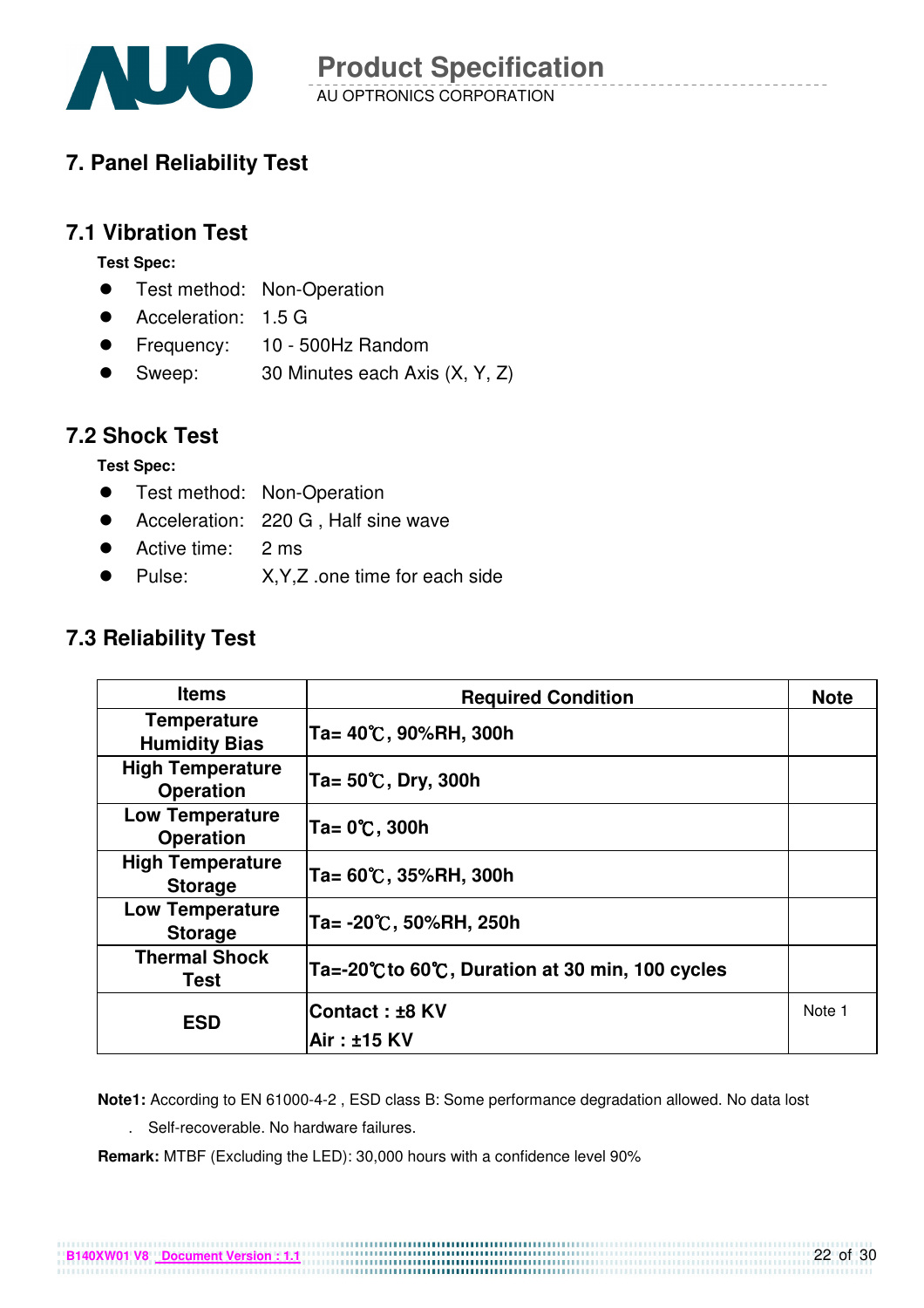![](_page_22_Picture_0.jpeg)

### **8. Mechanical Characteristics**

## **8.1 LCM Outline Dimension**

![](_page_22_Figure_3.jpeg)

23 of 30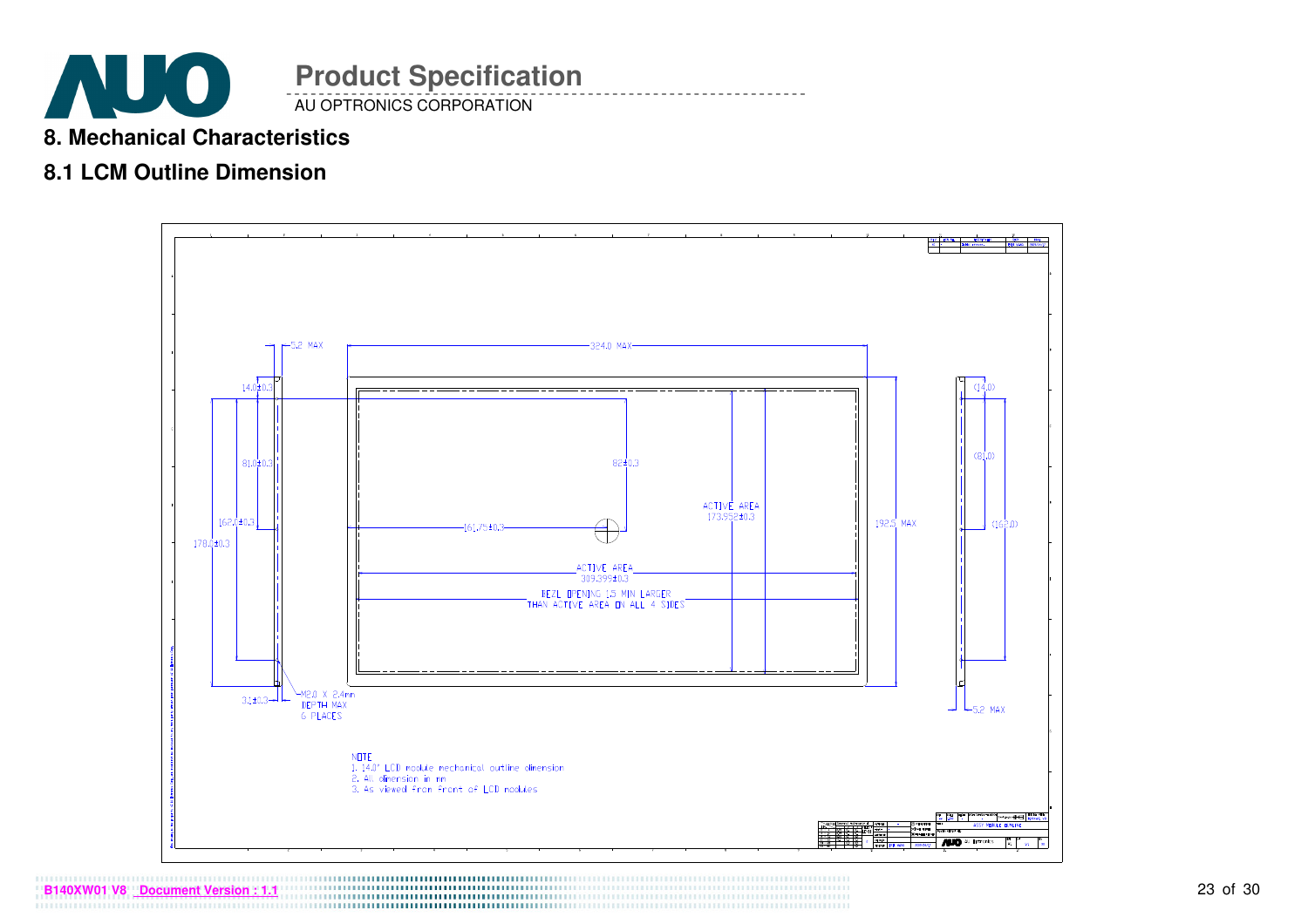![](_page_23_Picture_0.jpeg)

AU OPTRONICS CORPORATION

![](_page_23_Figure_3.jpeg)

Note: Prevention IC damage, IC positions not allowed any overlap over these areas.

![](_page_23_Picture_5.jpeg)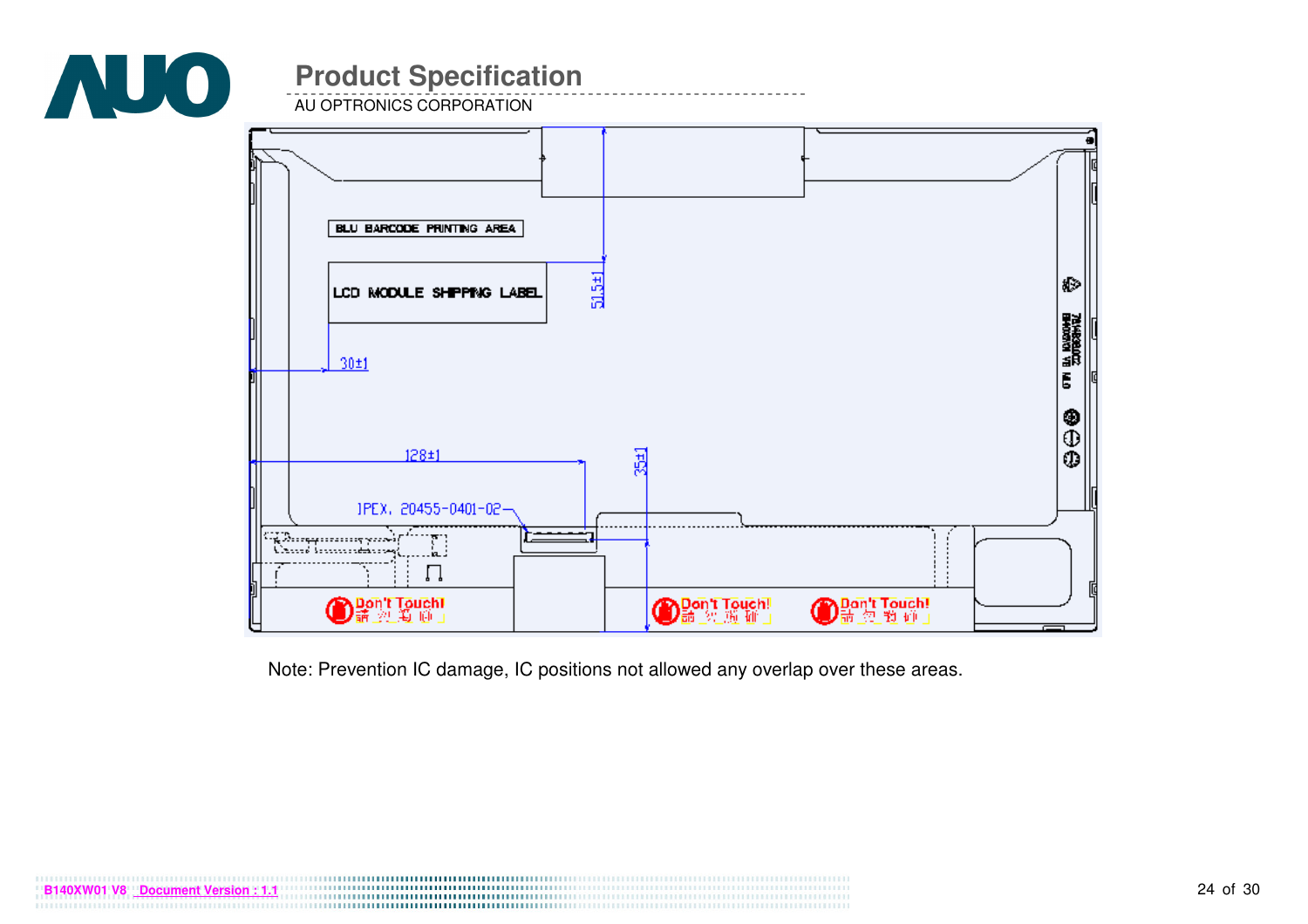![](_page_24_Picture_0.jpeg)

AU OPTRONICS CORPORATION

# **8.2 Screw Hole Depth and Center Position**

Maximum Screw penetration from side surface is 2.3 mm

The center of screw hole center location is  $3.1 \pm 0.2$ mm from front surface

Screw Torque: Maximum 2.5 kgf-cm

**B140XW01 V8 Document Version : 1.1**

![](_page_24_Figure_7.jpeg)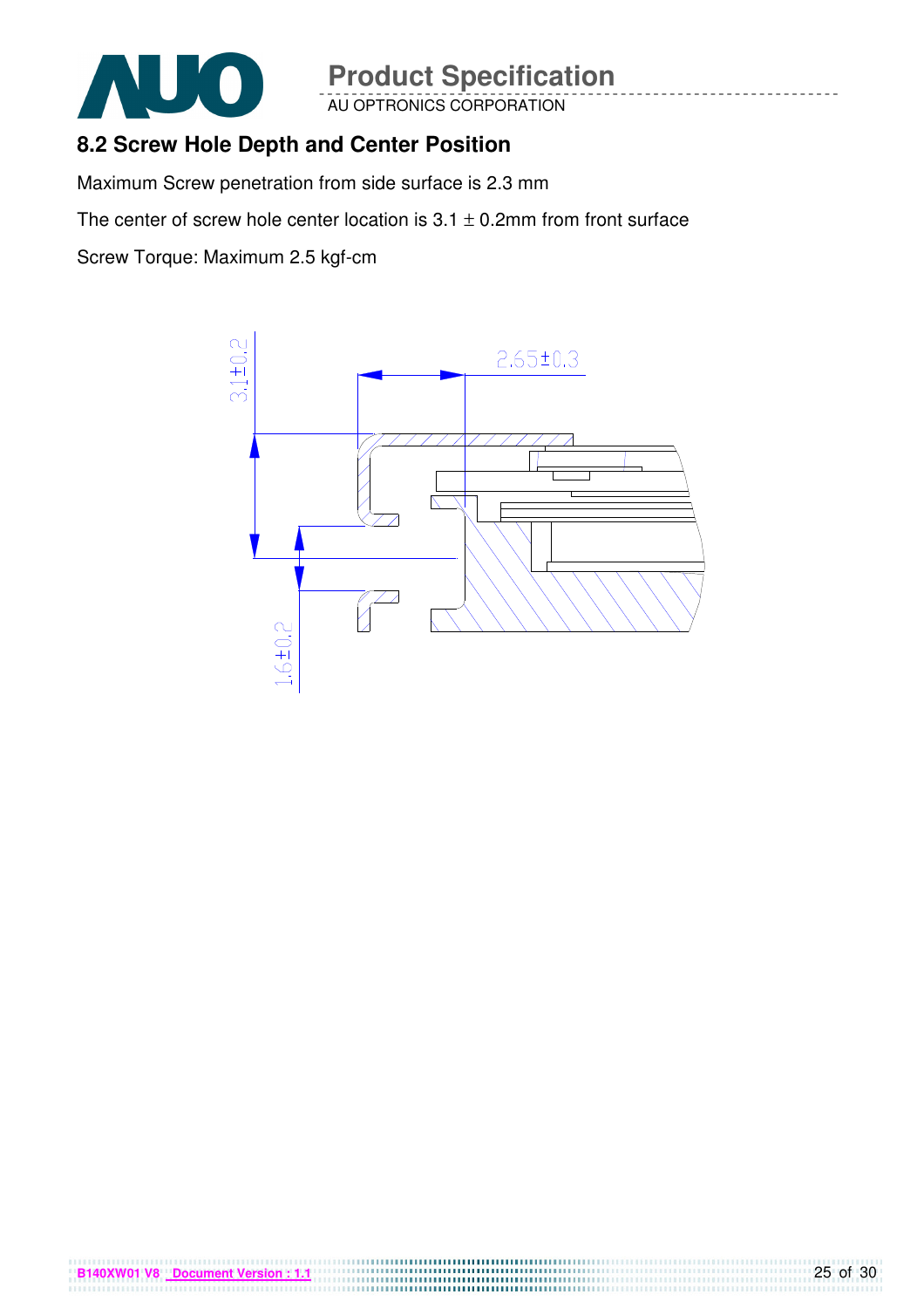![](_page_25_Picture_0.jpeg)

AU OPTRONICS CORPORATION **Product Specification** 

**9. Shipping and Package**

# **9.1 Shipping Label Format**

![](_page_25_Figure_5.jpeg)

| 1/W | <b>Source IC</b>      | Gate IC                   |
|-----|-----------------------|---------------------------|
| 0A  | TEK <b>TER</b><br>NO. | <b>VATEK</b><br><b>NC</b> |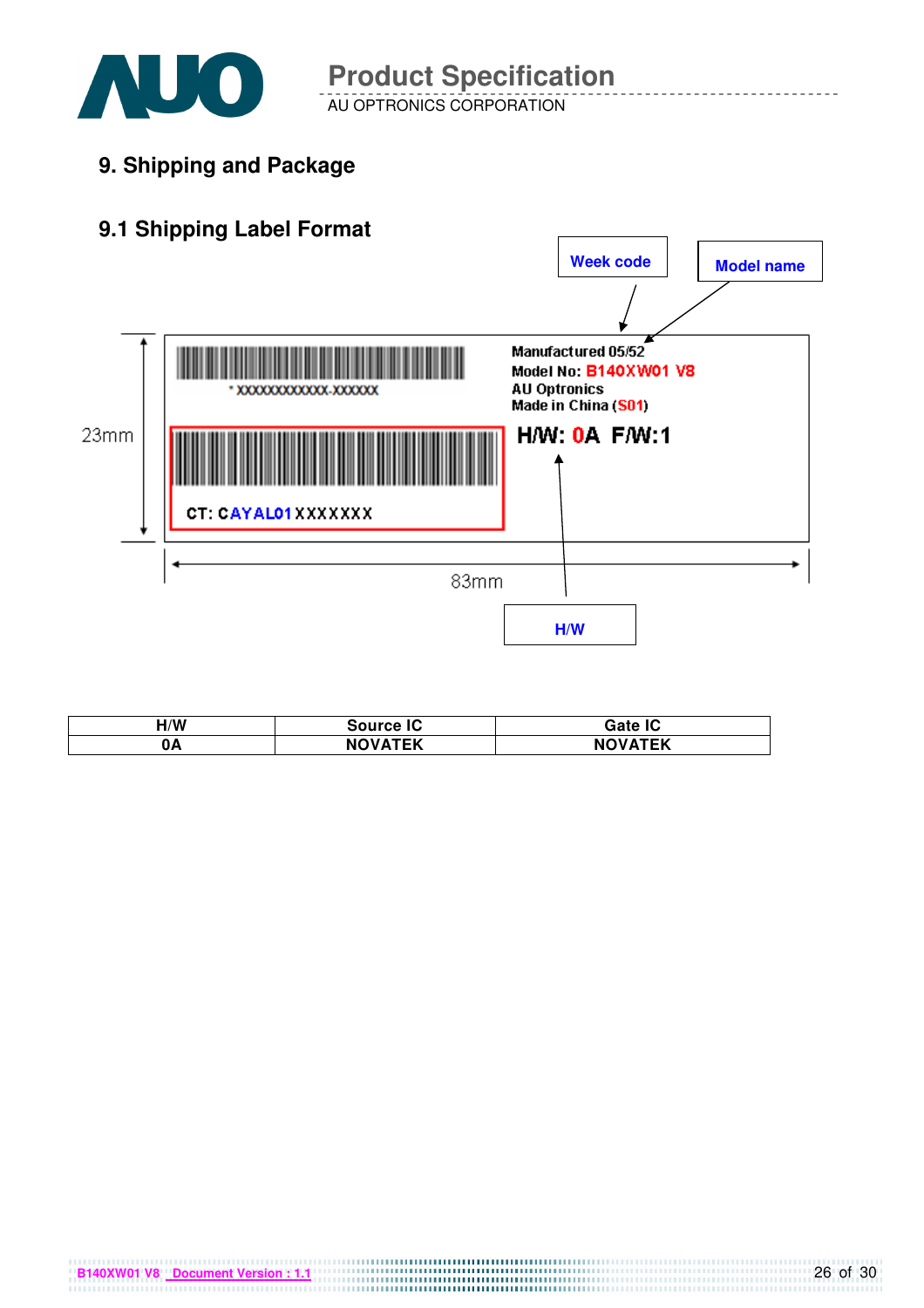![](_page_26_Picture_0.jpeg)

AU OPTRONICS CORPORATION

The outside dimension of carton is 454 (L)mm x 376 (W)mm x 302 (H)mm

![](_page_26_Figure_4.jpeg)

## **9.3 Shipping Package of Palletizing Sequence**

**B140XW01 V8 Document Version : 1.1**

![](_page_26_Figure_6.jpeg)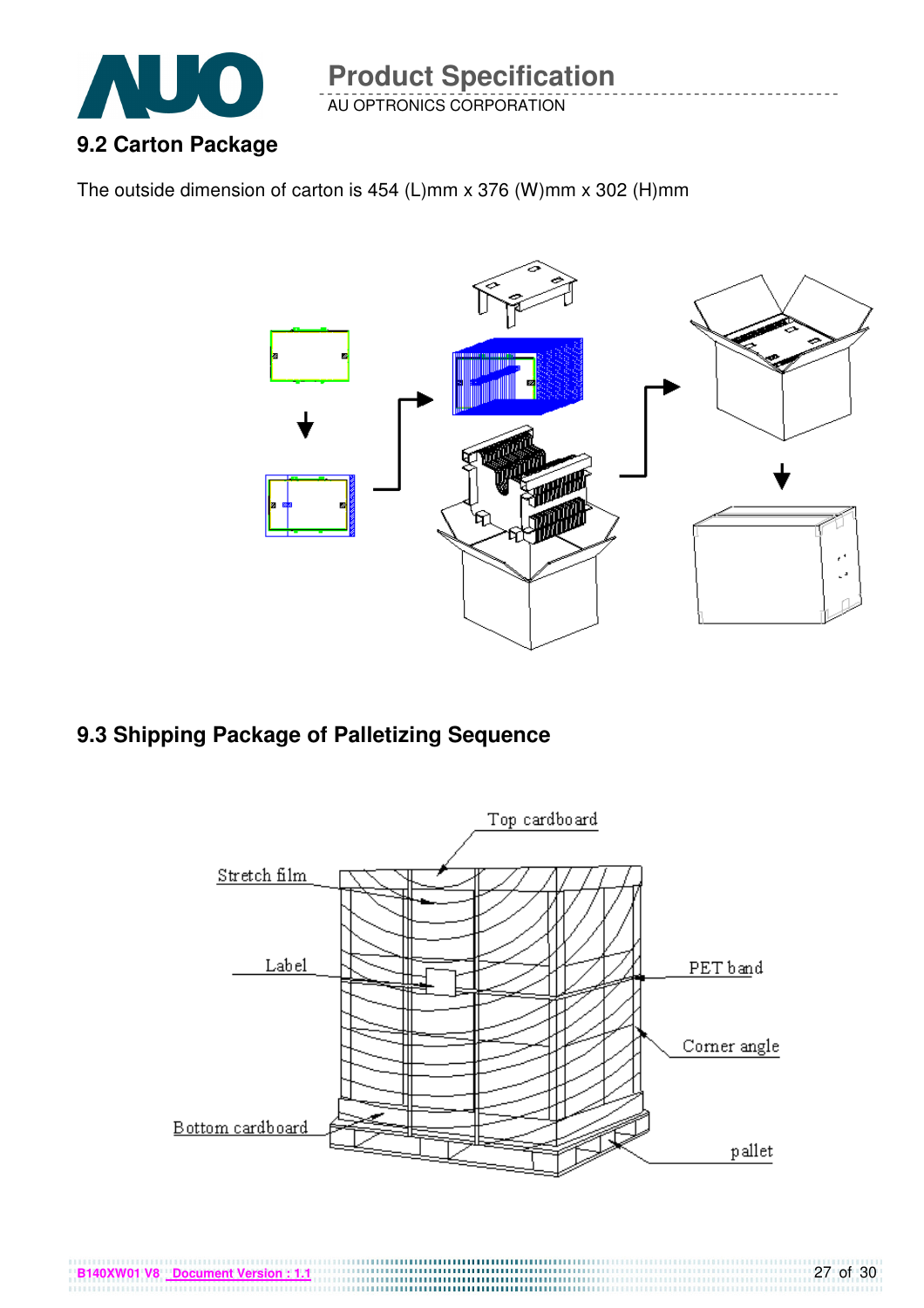![](_page_27_Picture_0.jpeg)

AU OPTRONICS CORPORATION

# **10. Appendix: EDID Description**

| <b>Address</b> | <b>FUNCTION</b>                                       | Value          | Value      | Value                     | <b>Note</b> |
|----------------|-------------------------------------------------------|----------------|------------|---------------------------|-------------|
| <b>HEX</b>     |                                                       | <b>HEX</b>     | <b>BIN</b> | <b>DEC</b>                |             |
| 00             | Header                                                | $00\,$         | 00000000   | $\mathbf 0$               |             |
| 01             |                                                       | FF             | 11111111   | 255                       |             |
| 02             |                                                       | FF             | 11111111   | 255                       |             |
| 03             |                                                       | FF             | 11111111   | 255                       |             |
| 04             |                                                       | FF             | 11111111   | 255                       |             |
| 05             |                                                       | FF             | 11111111   | 255                       |             |
| 06             |                                                       | FF             | 11111111   | 255                       |             |
| 07             |                                                       | 00             | 00000000   | $\boldsymbol{0}$          |             |
| 08             | EISA Manuf. Code LSB                                  | 06             | 00000110   | 6                         |             |
| 09             | <b>Compressed ASCII</b>                               | AF             | 10101111   | 175                       |             |
| 0A             | Product Code                                          | 3C             | 00111100   | 60                        |             |
| 0B             | hex, LSB first                                        | 18             | 00011000   | 24                        |             |
| 0C             | 32-bit ser #                                          | 00             | 00000000   | 0                         |             |
| 0D             |                                                       | $00\,$         | 00000000   | $\mathbf 0$               |             |
| 0E             |                                                       | 00             | 00000000   | 0                         |             |
| 0F             |                                                       | 00             | 00000000   | $\mathbf 0$               |             |
| 10             | Week of manufacture                                   | 01             | 00000001   | $\mathbf{1}$              |             |
| 11             | Year of manufacture                                   | 13             | 00010011   | 19                        |             |
| 12             | EDID Structure Ver.                                   | 01             | 00000001   | $\mathbf{1}$              |             |
| 13             | EDID revision #                                       | 03             | 00000011   | $\ensuremath{\mathsf{3}}$ |             |
| 14             | Video input def. (digital I/P, non-TMDS, CRGB)        | 80             | 10000000   | 128                       |             |
| 15             | Max H image size<br>(rounded to cm)                   | 1F             | 00011111   | 31                        |             |
| 16             | Max V image size (rounded to cm)                      | 11             | 00010001   | 17                        |             |
| 17             | <b>Display Gamma</b><br>$(=(gamma*100)-100)$          | 78             | 01111000   | 120                       |             |
| 18             | Feature support (no DPMS, Active OFF, RGB, tmg Blk#1) | 0A             | 00001010   | 10                        |             |
| 19             | Red/green low bits (Lower 2:2:2:2 bits)               | C <sub>8</sub> | 11001000   | 200                       |             |
| <b>1A</b>      | Blue/white low bits (Lower 2:2:2:2 bits)              | A <sub>5</sub> | 10100101   | 165                       |             |
| 1B             | Red x (Upper 8 bits)                                  | 9E             | 10011110   | 158                       |             |
| 1C             | Red y/ highER 8 bits                                  | 57             | 01010111   | 87                        |             |
| 1D             | Green x                                               | 54             | 01010100   | 84                        |             |
| 1E             | Green y                                               | 92             | 10010010   | 146                       |             |
| 1F             | Blue x                                                | 26             | 00100110   | 38                        |             |
| 20             | Blue y                                                | 99             | 10011001   | 153                       |             |
| 21             | White x                                               | 50             | 01010000   | 80                        |             |
| 22             | White y                                               | 54             | 01010100   | 84                        |             |
| 23             | Established timing 1                                  | $00\,$         | 00000000   | $\boldsymbol{0}$          |             |
| 24             | Established timing 2                                  | $00\,$         | 00000000   | 0                         |             |
| 25             | Established timing 3                                  | $00\,$         | 00000000   | 0                         |             |
| 26             | Standard timing #1                                    | 01             | 00000001   | 1                         |             |
| 27             |                                                       | 01             | 00000001   | $\mathbf{1}$              |             |
| 28             | Standard timing #2                                    | 01             | 00000001   | 1                         |             |
| 29             |                                                       | 01             | 00000001   | 1                         |             |
| 2A             | Standard timing #3                                    | 01             | 00000001   | 1                         |             |
| 2B             |                                                       | 01             | 00000001   | 1                         |             |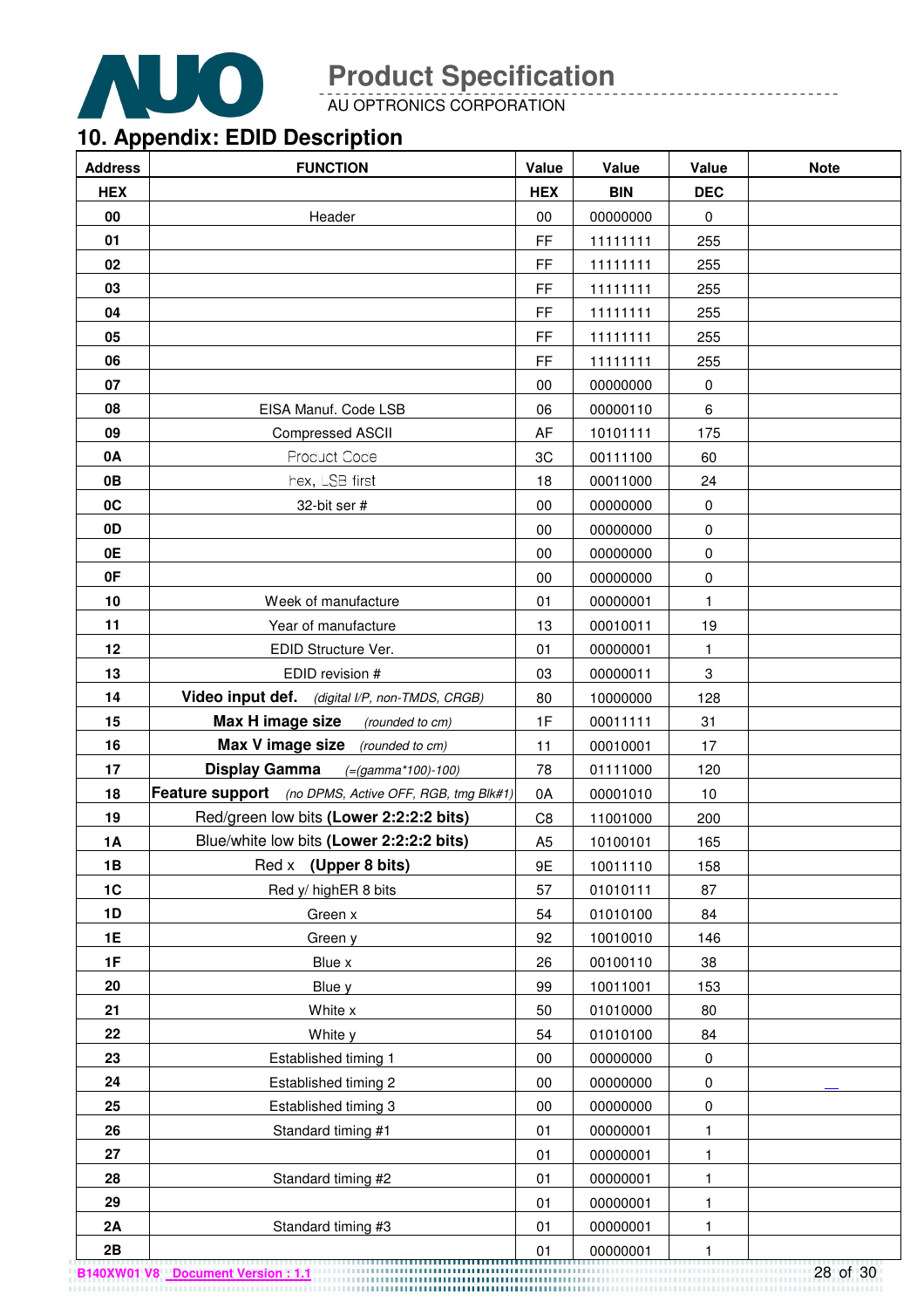![](_page_28_Picture_0.jpeg)

AU OPTRONICS CORPORATION

| 2C       | Standard timing #4                                                       | 01              | 00000001             | 1            |  |
|----------|--------------------------------------------------------------------------|-----------------|----------------------|--------------|--|
| 2D       |                                                                          | 01              | 00000001             | $\mathbf{1}$ |  |
| 2E       | Standard timing #5                                                       | 01              | 00000001             | 1            |  |
| 2F       |                                                                          | 01              | 00000001             | 1            |  |
| 30       | Standard timing #6                                                       | 01              | 00000001             | 1            |  |
| 31       |                                                                          | 01              | 00000001             | 1            |  |
| 32       | Standard timing #7                                                       | 01              | 00000001             | 1            |  |
| 33       |                                                                          | 01              | 00000001             | $\mathbf{1}$ |  |
| 34       | Standard timing #8                                                       | 01              | 00000001             | 1            |  |
| 35       |                                                                          | 01              | 00000001             | $\mathbf{1}$ |  |
| 36       | <b>LSB</b><br>Pixel Clock/10000                                          | 12              | 00010010             | 18           |  |
| 37       | Pixel Clock/10000<br><b>USB</b>                                          | 1B              | 00011011             | 27           |  |
| 38       | Horz active Lower 8bits                                                  | 56              | 01010110             | 86           |  |
| 39       | Horz blanking Lower 8bits                                                | 46              | 01000110             | 70           |  |
| 3A       | HorzAct:HorzBlnk<br>Upper 4:4 bits<br>Vertical Active Lower 8bits        | 50              | 01010000             | 80           |  |
| 3B       | <b>Vertical Blanking</b><br><b>Lower 8bits</b>                           | 00              | 00000000             | 0            |  |
| 3C       | Vert Act: Vertical Blanking<br>(upper 4:4 bit)                           | 23              | 00100011             | 35           |  |
| 3D       | HorzSync. Offset                                                         | 30              | 00110000             | 48           |  |
| 3E       | HorzSync.Width                                                           | 26              | 00100110             | 38           |  |
| 3F       | VertSync.Offset: VertSync.Width                                          | 16              | 00010110             | 22           |  |
| 40       |                                                                          | 36              | 00110110             | 54           |  |
| 41       | Horz‖ Sync Offset/Width Upper 2bits<br>Horizontal Image Size Lower 8bits | $00\,$          | 00000000             | $\pmb{0}$    |  |
| 42<br>43 | Vertical Image Size Lower 8bits                                          | 35<br><b>AD</b> | 00110101             | 53           |  |
| 44       | Horizontal & Vertical Image Size (upper 4:4 bits)                        | 10              | 10101101<br>00010000 | 173<br>16    |  |
| 45       | Horizontal Border (zero for internal LCD)                                | 00              | 00000000             | $\pmb{0}$    |  |
| 46       | Vertical Border (zero for internal LCD)                                  | 00              | 00000000             | 0            |  |
| 47       | Signal (non-intr, norm, no stero, sep sync, neg pol)                     | 18              | 00011000             | 24           |  |
| 48       | Detailed timing/monitor                                                  | 00              | 00000000             | 0            |  |
| 49       | descriptor #2                                                            | 00              | 00000000             | $\pmb{0}$    |  |
| 4Α       |                                                                          | 00              | 00000000             | $\pmb{0}$    |  |
| 4B       |                                                                          | 0F              | 00001111             | 15           |  |
| 4C       |                                                                          | 00              | 00000000             | $\pmb{0}$    |  |
| 4D       |                                                                          | 00              | 00000000             | 0            |  |
| 4E       |                                                                          | 00              | 00000000             | $\pmb{0}$    |  |
| 4F       |                                                                          | 00              | 00000000             | $\pmb{0}$    |  |
| 50       |                                                                          | 00              | 00000000             | $\pmb{0}$    |  |
| 51       |                                                                          | 00              | 00000000             | 0            |  |
| 52       |                                                                          | 00              | 00000000             | 0            |  |
| 53       |                                                                          | 00              | 00000000             | 0            |  |
| 54       |                                                                          | 00              | 00000000             | 0            |  |
| 55       |                                                                          | 00              | 00000000             | 0            |  |
| 56       |                                                                          | 00              | 00000000             | $\pmb{0}$    |  |
| 57       |                                                                          | 00              | 00000000             | 0            |  |
| 58       |                                                                          | 00              | 00000000             | 0            |  |
| 59       |                                                                          | 20              | 00100000             | 32           |  |
| 5A       | Detailed timing/monitor                                                  | $00\,$          | 00000000             | $\pmb{0}$    |  |